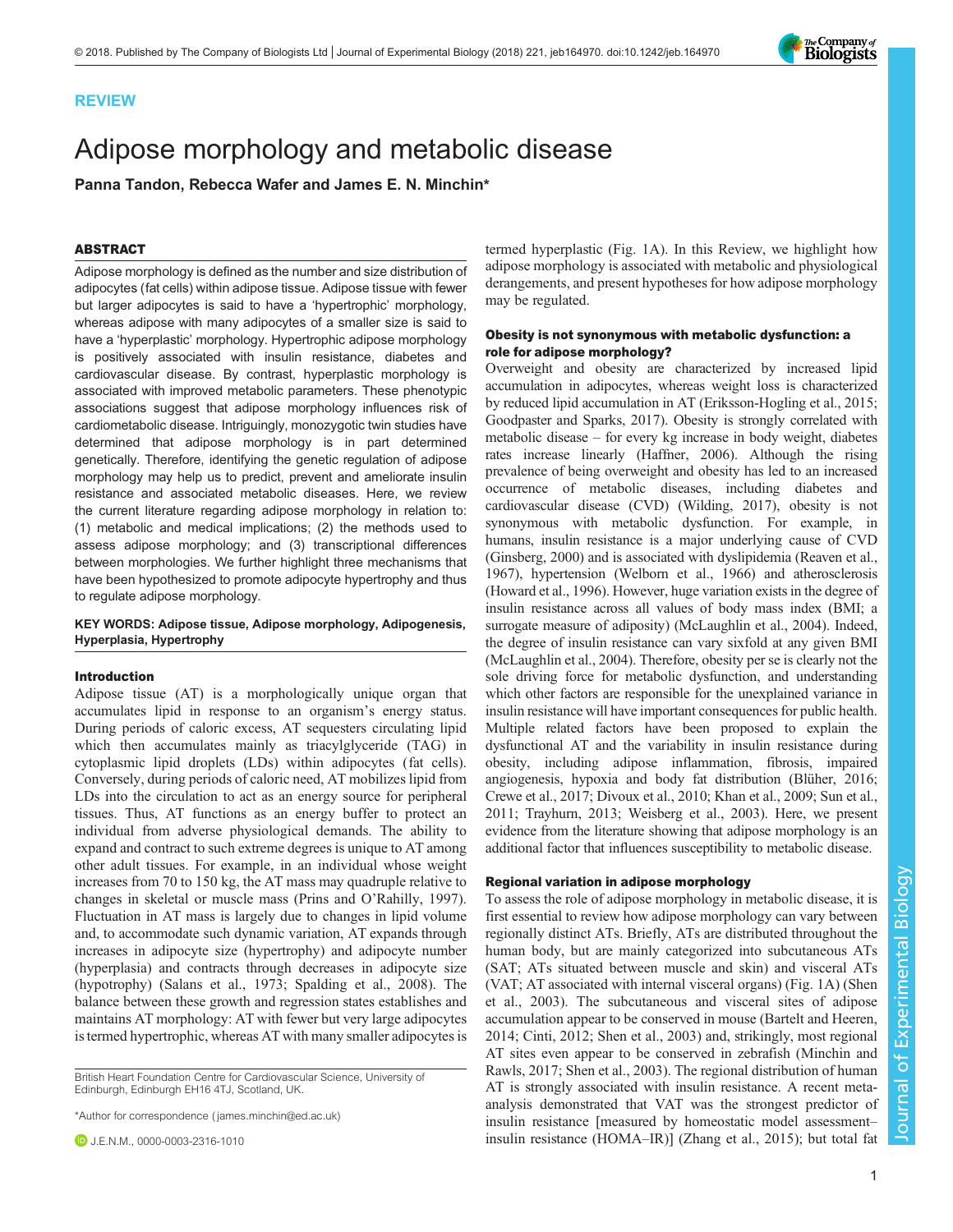<span id="page-1-0"></span>

Fig. 1. Schematic illustrating regional adipose morphology. (A) This Review largely concentrates on three human adipose tissues (ATs): visceral AT (VAT; blue), abdominal subcutaneous AT (SAT) (yellow) and gluteofemoral SAT (red). (B) Adipose morphology can be categorized by finding a line of best fit to describe the relationship between fat mass (mg) and mean adipocyte volume (pl). Such a fitted line produces a curvilinear relationship (dotted line). AT from individuals (black circles) is assessed relative to the fitted line (dotted line). A positive residual (adipocyte volume greater than expected) indicates hypertrophic morphology, whereas an adipocyte volume smaller than expected denotes hyperplastic morphology. (C) Adipose morphology can be hyperplastic, i.e. characterized by many small adipocytes, or hypertrophic, i.e. characterized by few large adipocytes. Each morphology is associated with distinct metabolic traits [\(Arner et al., 2010](#page-8-0)). HOMA-IR, homeostatic model assessment–insulin resistance.

mass, BMI, waist circumference, intra-abdominal fat and total abdominal fat were also significantly associated with insulin resistance ([Zhang et al., 2015](#page-10-0)). By contrast, lower-body SAT is not correlated with insulin resistance and has been shown to protect against metabolic dysfunction ([Snijder et al., 2005, 2004; Zhang](#page-10-0) [et al., 2015\)](#page-10-0). Many previous studies in humans have also linked the accumulation of lipid within abdominal SAT to insulin resistance and metabolic disease, suggesting that upper body fat distribution (or central adiposity) rather than lower body fat distribution (or peripheral adiposity) is an important factor in metabolic disease [\(Karpe and Pinnick, 2015;](#page-9-0) [Porter et al., 2009\)](#page-10-0).

Adipocytes from regionally distinct ATs can have significantly different sizes. For example, comparison of adipocyte size between three distinct human SATs (gluteal, anterior abdominal wall and triceps) revealed significant differences (gluteal>abdominal> triceps) ([Salans et al., 1973, 1971\)](#page-10-0). Indeed, intra-individual siteto-site variability in adipocyte size was greater than same site variability between individuals ([Salans et al., 1971\)](#page-10-0). In general, across studies, SAT adipocytes were significantly larger than VAT

adipocytes, irrespective of BMI or metabolic state [\(Liu et al., 2009](#page-9-0); [Tchernof et al., 2006\)](#page-10-0), suggesting that SAT undergoes greater hypertrophy relative to VAT. However, previous studies have suggested that SAT is inherently more hyperplastic than VAT, although these observations were based on in vitro data from mouse and humans showing that SAT-derived cells have greater adipogenic capacity than VAT-derived cells ([Baglioni et al., 2012](#page-8-0); [Macotela](#page-9-0) [et al., 2012](#page-9-0); [Tchkonia et al., 2006](#page-10-0)). More recent in vivo data, from the transgenic AdipoChaser mouse line, have suggested the opposite: following diet-induced obesity, VAT (epidydimal) underwent waves of hyperplastic growth, whereas SAT (inguinal) did not [\(Wang et al.,](#page-10-0) [2013\)](#page-10-0). Although these data conflict with the in vitro observations of higher SAT hyperplasia, they confirm the larger adipocyte size and presumed greater degree of hypertrophic growth in SAT. Thus, after exposure to a high-fat diet, SAT appears to undergo hypertrophic growth preferentially, leading to larger adipocytes relative to those in VAT. The contrasting growth dynamics of VAT and SAT are of biomedical importance because the reduced expandability of SAT is associated with insulin resistance [\(Gealekman et al., 2011;](#page-8-0) [Virtue and](#page-10-0) [Vidal-Puig, 2008](#page-10-0)). In line with these observations, the treatment of obese diabetics with thiazolidinidiones (TZDs) leads to greater weight gain, preferential lipid deposition in SAT and improved insulin sensitivity [\(Fonseca, 2003;](#page-8-0) [Nichols and Gomez-Caminero,](#page-9-0) [2007\)](#page-9-0). Thus, understanding the differential growth mechanisms of SAT may reveal therapeutic targets for treating obesity-associated metabolic disease.

# Using a 'morphology value' to quantify adipose morphology

To quantify adipose morphology, [Arner et al. \(2010\)](#page-8-0) described a 'morphology value' – the difference between measured adipocyte volume and expected adipocyte volume (relative to total adipose mass) ([Arner et al., 2010;](#page-8-0) [Spalding et al., 2008\)](#page-10-0) (Fig. 1B). This metric was further utilized by [Veilleux et al. \(2011\)](#page-10-0), and facilitated the categorization of individuals according to whether their adipose exhibits a hypertrophic or hyperplastic morphology [\(Arner et al.,](#page-8-0) [2010;](#page-8-0) [Veilleux et al., 2011](#page-10-0)). To determine the morphology value, AT biopsies were first taken, then a single-cell adipocyte suspension was produced by collagenase digestion and buoyancy separation, and the sizes of individual adipocytes were then measured using image-analysis software. A curvilinear line was then fitted to the data to best describe the relationship between adiposity and mean adipocyte size ([Spalding et al., 2008\)](#page-10-0). Each individual was then categorized in relation to the fitted line: individuals exhibiting a positive residual were hypertrophic (mean adipocyte volume larger than expected), whereas individuals exhibiting a negative residual were hyperplastic (mean adipocyte volume smaller than expected) [\(Arner et al., 2010](#page-8-0); [Veilleux et al., 2011\)](#page-10-0) (Fig. 1B). Importantly, lower morphology values (hyperplasticity) were associated with an increased number of small adipocytes, whereas high morphology values (hypertrophicity) were associated with fewer larger adipocytes ([Arner et al., 2010](#page-8-0); [Veilleux et al., 2011\)](#page-10-0). Within a population, adipose morphology appears highly variable. [Arner](#page-8-0) [et al. \(2010\)](#page-8-0) found that hyperplastic and hypertrophic morphologies were present at equal frequencies in both males and females, and in obese and non-obese people ([Arner et al., 2010](#page-8-0)). Strikingly, at comparable BMI, women typically present with ∼10% higher body fat, which is characterized by greater SAT in the abdomen and gluteofemoral regions ([Camhi et al., 2011;](#page-8-0) [Jackson et al., 2002](#page-9-0); [Karastergiou et al., 2012](#page-9-0); [Womersley, 1977](#page-10-0)). Body fat distribution is linked to health in both males and females, but the protective peripheral distribution is mainly seen in females ([Krotkiewski et al.,](#page-9-0) [1983\)](#page-9-0). Large inter-individual variation in adipocyte number and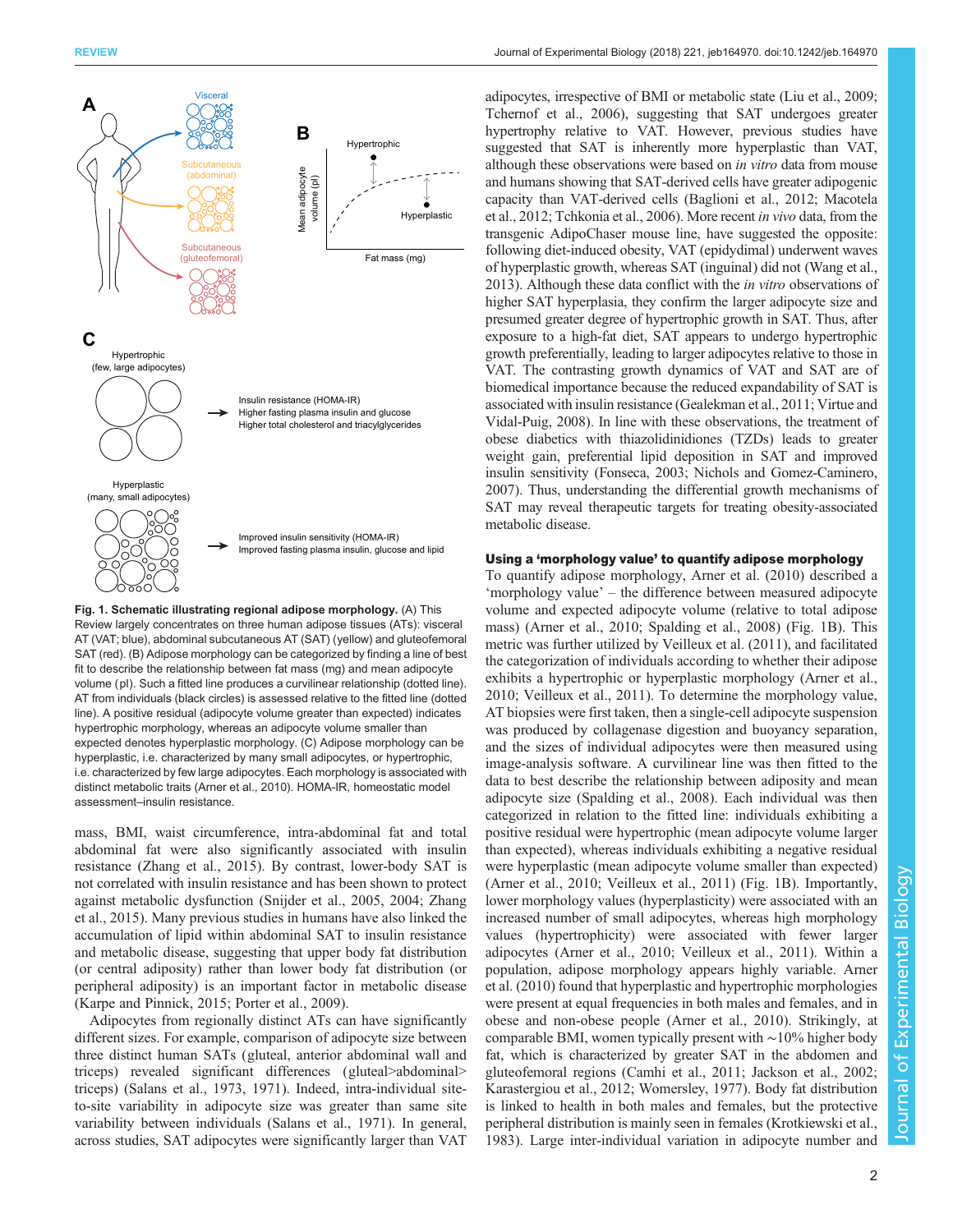size within equivalent ATs was also observed, and this variation was independent of adipose mass ([Arner et al., 2011](#page-8-0); [Salans et al., 1973,](#page-10-0) [1971](#page-10-0)). Furthermore, estimates of adipocyte number varied by as much as 85% between individuals [\(Salans et al., 1973\)](#page-10-0), suggesting a high-level of inter-individual variability in adipose morphology. Intriguingly, adipocyte number and size were similar in monozygotic twins who had concordant BMI, suggesting that these traits have a strong genetic basis [\(Heinonen et al., 2014\)](#page-9-0). Therefore, understanding how genetics drives variation in adipose morphology, with subsequent consequences for disease risk, is a central research question.

# Hypertrophic morphology is associated with insulin resistance and increased risk of cardiovascular disease

The association between SAT morphology and metabolic disease has been extensively characterized. In a cohort of 764 subjects exhibiting a wide adiposity range (BMI 18–60 kg m−<sup>2</sup> ), [Arner et al.](#page-8-0) [\(2010\)](#page-8-0) found that hypertrophic morphology was positively correlated with insulin resistance (measured by HOMA-IR) and fasting plasma insulin in humans [\(Arner et al., 2010](#page-8-0)). Furthermore, in women, hypertrophic morphology was associated with a metabolic syndrome-like state, characterized by increased insulin resistance and by increases in circulating plasma insulin, total cholesterol and TAG ([Arner et al., 2010\)](#page-8-0). In addition, abdominal SAT adipocyte size itself was positively associated with insulin resistance, independently of BMI, in non-diabetic humans [\(Lundgren et al., 2007](#page-9-0)). Furthermore, SAT adipocyte size was positively associated with raised plasma insulin and blood glucose, and with insulin-induced glucose disposal and insulin sensitivity in humans [\(Hoffstedt et al., 2010\)](#page-9-0). Finally, in humans, the average volume of adipocytes within abdominal SAT was correlated with insulin resistance [\(Yang et al., 2012\)](#page-10-0). By contrast, hyperplastic morphology was associated with significantly better blood glucose, insulin and lipid profiles when compared with these profiles in subjects with hypertrophic morphology [\(Hoffstedt et al., 2010\)](#page-9-0). Taken together, these data demonstrate that hypertrophic SAT morphology is associated with metabolic dysfunction, and metabolic risk factors for diabetes and CVD.

VAT morphology has also been implicated in metabolic disease. In a sample of 207 lean to severely obese females, subjects characterized by hypertrophic omental VAT had higher plasma TAG, higher very low density lipoprotein (vLDL)-TAG and higher vLDL cholesterol when compared with subjects with hyperplastic VAT ([Veilleux et al.,](#page-10-0) [2011\)](#page-10-0). It was also estimated that a 10% enlargement of VAT adipocytes was associated with a fourfold increase in the risk of hypertriacylglyceridemia ([Veilleux et al., 2011\)](#page-10-0), whereas a 10% increase in the number of VAT adipocytes was associated with a 1.55 fold increase in the risk of hypertriacylglyceridemia [\(Veilleux et al.,](#page-10-0) [2011\)](#page-10-0). In morbidly obese females (and independent of age, BMI, body fat mass or body fat distribution), VAT adipocyte size was positively associated with plasma apolipoprotein B, total cholesterol, vLDL cholesterol and triacylglycerides [\(Hoffstedt et al., 2010\)](#page-9-0). Furthermore, large VAT adipocytes (>75 µm diameter) were associated with insulin resistance in canines [\(Kabir et al., 2011\)](#page-9-0). These data demonstrate that hypertrophic VAT morphology is also associated with a metabolic-syndrome-like state.

# Bi- and tri-modal adipocyte size distributions: a more complex relationship between adipose morphology and insulin resistance?

Many studies have concluded that adipocytes comprise a complex population of cells that exhibit a bi- or tri-modal size distribution. In

general, these studies have used osmium tetroxide fixation of adipocytes, followed by size analysis of adipocytes using a Coulter counter [\(Cushman and Salans, 1978; Etherton et al., 1977](#page-8-0); [Hirsch and](#page-9-0) [Gallian, 1968\)](#page-9-0). The advantages of this method include the ability to analyze large numbers of adipocytes (∼6000 cells from each subject), and the automated and unbiased measurement of adipocyte size ([Jo](#page-9-0) [et al., 2012\)](#page-9-0). To exclude the possibility that the small adipocytes (within a bimodal population) were not artefactual 'debris', microscopy was used to confirm that these cells comprised intact, spherical small adipocytes ([McLaughlin et al., 2007\)](#page-9-0). Measurement by microscopy has also indicated that adipocytes may form a bimodal size distribution [\(Fang et al., 2015](#page-8-0)). Comparison of the size distributions obtained from these methods revealed a peak of small adipocytes of ∼25 µm diameter and a peak of larger adipocytes of  $~\sim$ 50 μm diameter [\(Fig. 2\)](#page-3-0) [\(Jo et al., 2012](#page-9-0)). Intriguingly, tri-modal adipocyte size distributions in humans have also been observed with peaks at ∼25, ∼50 and ∼100 µm diameters ([Yang et al., 2012\)](#page-10-0). Recently, three-dimensional reconstruction of zebrafish VAT revealed a bimodal size distribution of adipocyte-localized LDs [\(Minchin et al., 2015\)](#page-9-0). It is likely, however, that the smaller population of LDs in zebrafish (∼1 µm in diameter) corresponds to additional LD 'locules' within multilocular adipocytes – a phenomenon also observed in human and mouse white adipocytes [\(Chau et al., 2014](#page-8-0); [Cushman, 1970\)](#page-8-0). Together, these studies suggest that parametric statistics, such as mean adipocyte size and number, may not accurately represent the true population mean, and should be used with caution when assessing adipose morphology.

Multiple studies have confirmed that the size of the larger adipocytes in a bimodal population is positively associated with metabolic dysfunction. First, McLaughlin et al. (2014) found that, when compared with BMI-matched insulin-sensitive subjects, insulin-resistant subjects had larger 'large' adipocytes within abdominal SAT. Second, in 35 subjects (with BMI ranging from 18 kg m−<sup>2</sup> to 34 kg m−<sup>2</sup> ), the average size of the larger adipocytes within abdominal SAT was able to predict insulin resistance accurately [\(Yang et al., 2012](#page-10-0)). Third, in insulin-sensitive obese individuals, an increase in the size of the larger adipocyte fraction within abdominal SAT after feeding a hypercaloric diet predicted a decline in insulin-mediated glucose uptake [\(McLaughlin et al., 2016\)](#page-9-0). In addition to insulin resistance, the size of the large adipocytes was also correlated with an increased VAT/VAT+SAT ratio [\(Kursawe](#page-9-0) [et al., 2010\)](#page-9-0), an increased proportion of small adipocytes in both VAT and SAT ([Liu et al., 2009\)](#page-9-0), and the normalization of insulin sensitivity in insulin-resistant subjects after treatment with rosiglitazone [\(Eliasson et al., 2014](#page-8-0)). A summary of these findings is provided in [Table 1](#page-4-0). Taken together, these studies show that hypertrophied adipocytes within the larger fraction of adipocytes in a bimodal population are also associated with insulin resistance.

The proportion and size of small adipocytes within a bimodal size distribution is also related to metabolic wellbeing. In moderately overweight and obese individuals, [McLaughlin et al. \(2007, 2014\)](#page-9-0) found that an increased proportion of small adipocytes in abdominal SAT was statistically associated with insulin resistance. Furthermore, an increased proportion of small adipocytes was found in both the abdominal SAT and the omental VAT of diabetics [\(Fang et al., 2015\)](#page-8-0). Intriguingly, an increased proportion of small adipocytes in abdominal SAT also occurred in subjects with high VAT/VAT+SAT ratio [\(Kursawe et al., 2010\)](#page-9-0), after insulin-sensitive subjects were overfed ([McLaughlin et al., 2016](#page-9-0)), or after diabetics were treated with rosiglitazone [\(Eliasson et al., 2014\)](#page-8-0). In diabetics, the size of small adipocytes was also inversely correlated with insulin sensitivity [\(Fang et al., 2015](#page-8-0)). Finally, an expanded nadir

Journal of Experimental Biology

Journal of

Experimental Biology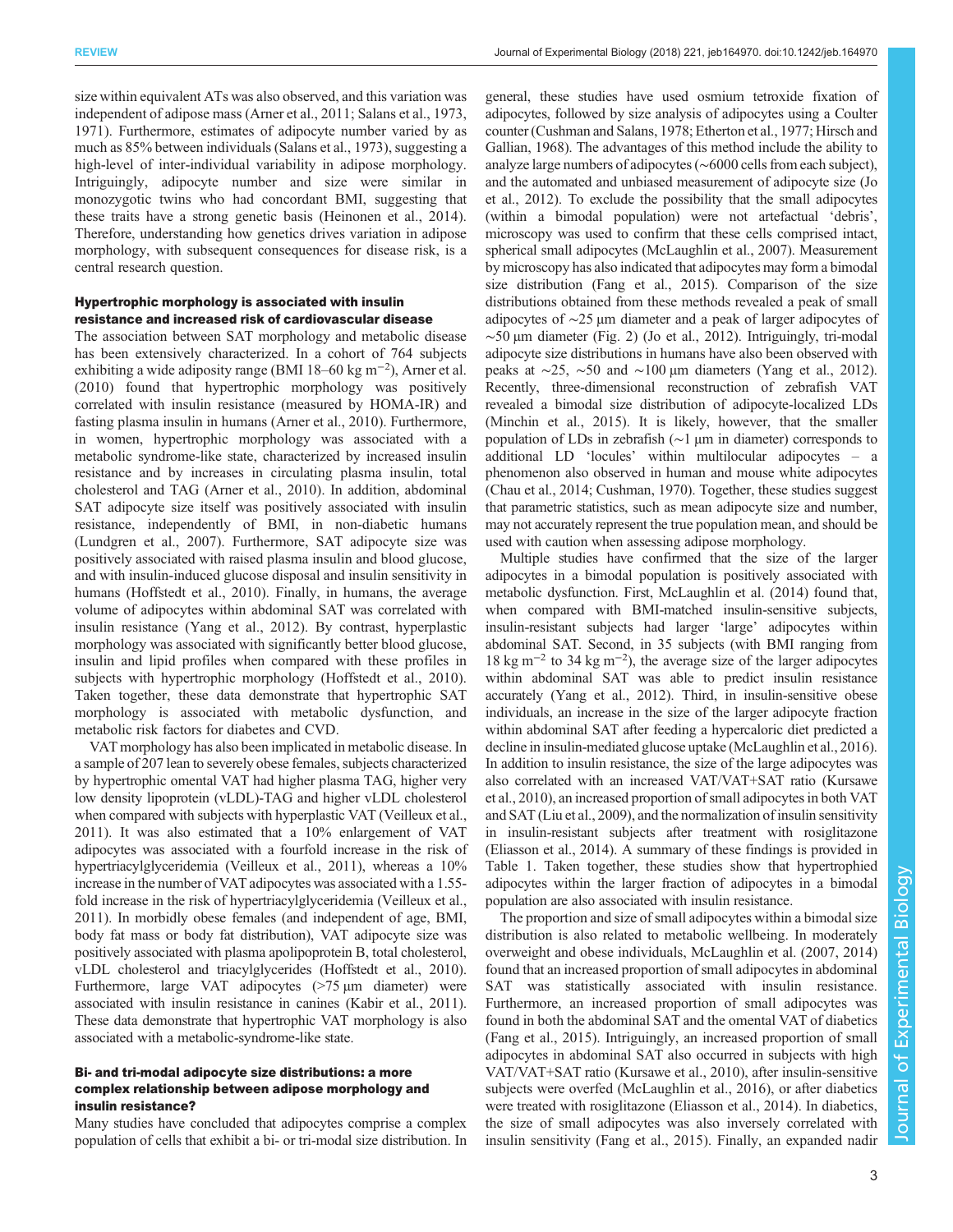<span id="page-3-0"></span>

Fig. 2. Schematic illustrating common adipocyte size distributions. (A,B) A unimodal adipocyte size distribution is often found, and in obesity or after exposure to a high-fat diet (magenta) the population mean  $(\mu)$  shifts to a larger size.  $(C,D)$  A bimodal adipocyte size distribution can be evaluated by (1) the value for the nadir (n) and (2) the centre of peak ( $C_p$ ) of large adipocytes. In obesity, the nadir and centre of peak for the large adipocytes are increased.



# Transcriptomic differences in distinct adipose morphologies

To study adipose hypertrophy and hyperplasia, and to identify potential molecular pathways that influence morphology, it is useful to analyze the transcriptional state underlying distinct morphologies. Strikingly, adipocytes of different sizes have distinct gene expression profiles. [Jernas et al. \(2006\)](#page-9-0) fractionated human adipocytes into small (mean diameter  $57.6 \pm 3.54 \text{ }\mu\text{m}$ ) or large (mean diameter 100.1±3.94 µm) groups. Subsequent microarray analysis of gene expression in the two groups of adipocytes revealed 14 genes with fourfold higher expression in large adipocytes [\(Table 2\)](#page-5-0) [\(Jernas et al., 2006\)](#page-9-0). Strikingly, some transcripts exhibited 19-fold and 22-fold higher expression in large adipocytes, suggesting relatively large-scale differences between adipocytes of different sizes [\(Jernas et al., 2006](#page-9-0)). In an additional study, [Heinonen et al. \(2014\)](#page-9-0) analyzed whether adipocyte size or number correlated with changes in the AT transcriptome. RNA was extracted from whole-adipose biopsies (including both adipocyte and stromal-vascular fractions) and the genes whose expression positively correlated with adipocyte size included genes implicated in cell cytoskeleton and membrane modifications (MSN, NHEDC2, KIF3B and PALLD), oxidative stress and apoptosis (MSN), cellmediated immunity (MIF) and cancer (NMES) [\(Tables 2](#page-5-0) and [3\)](#page-5-0) [\(Heinonen et al., 2014](#page-9-0)). Genes whose expression inversely correlated with adipocyte size included FDFT1 (mevalonate pathway, cholesterol biosynthesis), ADH1B (metabolism of a wide range of substrates, including hydroxysteroids and lipid peroxidation products) and EIF1B (unknown function) ([Tables 2](#page-5-0) and [3\)](#page-5-0) ([Heinonen et al., 2014\)](#page-9-0). Significant Gene Ontology (GO) terms, which are used to describe shared relationships between sets of genes, revealed that leukocyte migration and immune system processes were significantly enriched terms for genes that were upregulated in large adipocytes [\(Table 4](#page-6-0)). Adiponectin mRNA was also found to be negatively associated with the size of isolated adipocytes [\(Bambace et al., 2011](#page-8-0)), whereas leptin mRNA was positively associated with adipocyte volume in isolated adipocytes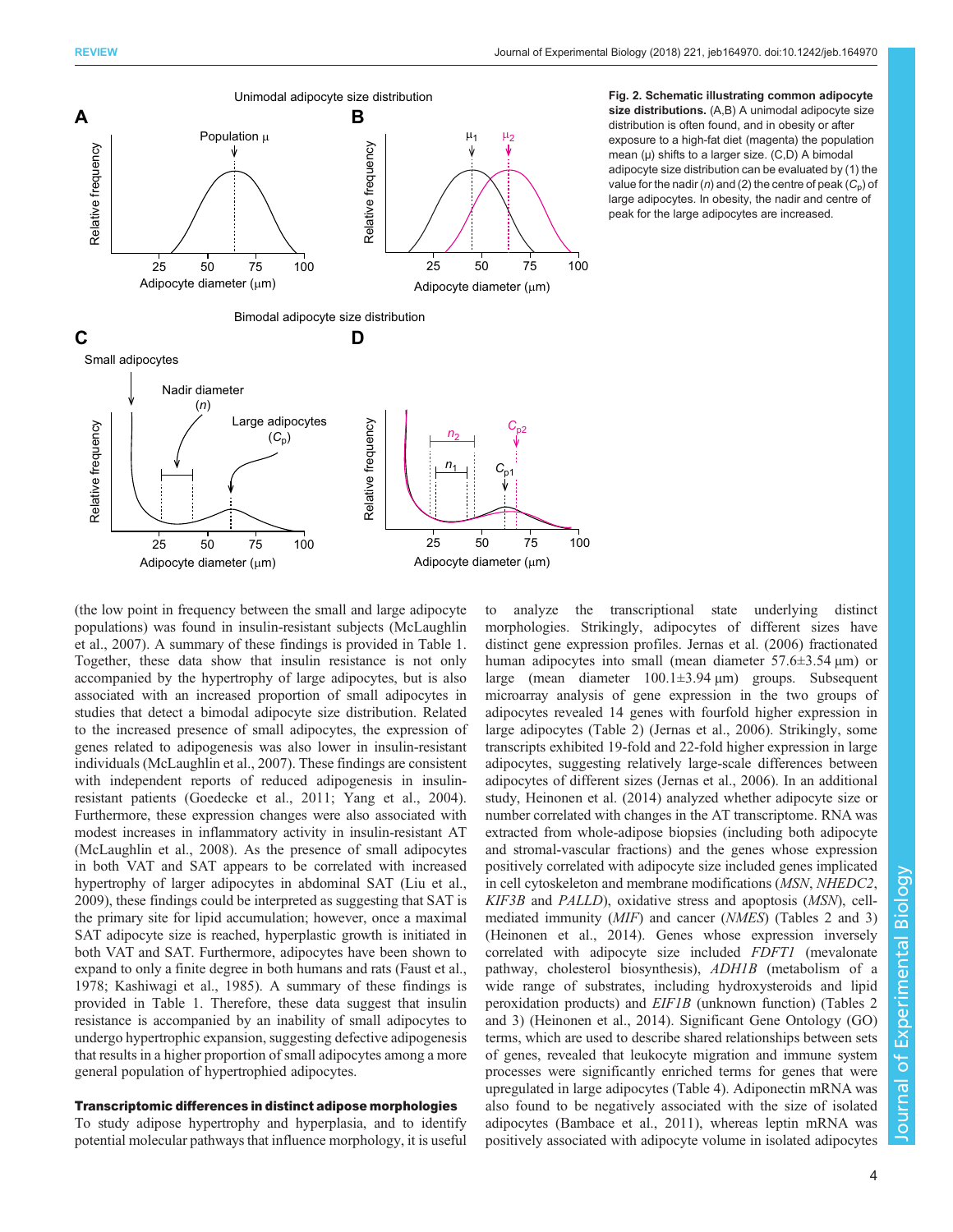### <span id="page-4-0"></span>Table 1. Human adipose morphology and metabolic parameter associations – bimodal adipocyte size distribution

|                                                                                                                                                                                                                                                                                                                                                                                                                                              |                                | Direction of              |                                                                |                                         |
|----------------------------------------------------------------------------------------------------------------------------------------------------------------------------------------------------------------------------------------------------------------------------------------------------------------------------------------------------------------------------------------------------------------------------------------------|--------------------------------|---------------------------|----------------------------------------------------------------|-----------------------------------------|
|                                                                                                                                                                                                                                                                                                                                                                                                                                              |                                |                           | Metabolic trait                                                | Study                                   |
| Relative frequency of small                                                                                                                                                                                                                                                                                                                                                                                                                  | Abdominal SAT                  | Positive                  | Insulin resistance                                             | McLaughlin et al. (2007)*               |
| adipocytes                                                                                                                                                                                                                                                                                                                                                                                                                                   | Abdominal SAT                  | Positive                  | Increased VAT/VAT+SAT ratio                                    | Kursawe et al. (2010)**                 |
|                                                                                                                                                                                                                                                                                                                                                                                                                                              | <b>Abdominal SAT</b>           | Positive                  | Insulin resistance                                             | McLaughlin et al. (2014)****            |
|                                                                                                                                                                                                                                                                                                                                                                                                                                              | <b>Abdominal SAT</b>           | Positive                  | Type 2 diabetics treated with rosiglitazone                    | Eliasson et al. $(2014)^{\ddagger}$     |
|                                                                                                                                                                                                                                                                                                                                                                                                                                              | Abdominal SAT                  | Positive                  | Diabetics versus non-diabetics                                 | Fang et al. $(2015)^{\ddagger\ddagger}$ |
|                                                                                                                                                                                                                                                                                                                                                                                                                                              | Omental VAT                    | Positive                  | Diabetics versus non-diabetics                                 | Fang et al. $(2015)^{\ddagger\ddagger}$ |
|                                                                                                                                                                                                                                                                                                                                                                                                                                              | Abdominal SAT                  | Negative                  | Overfed insulin-sensitive subjects                             | McLaughlin et al. $(2016)^{+11}$        |
| Change in diameter of small                                                                                                                                                                                                                                                                                                                                                                                                                  | <b>Abdominal SAT</b>           | Negative                  | Diabetics versus non-diabetics                                 | Fang et al. $(2015)^{\ddagger\ddagger}$ |
| adipocytes                                                                                                                                                                                                                                                                                                                                                                                                                                   | <b>Omental VAT</b>             | Negative                  | Diabetics versus non-diabetics                                 | Fang et al. $(2015)^{11}$               |
| Nadir diameter (n)                                                                                                                                                                                                                                                                                                                                                                                                                           | Abdominal SAT                  | Positive                  | Insulin resistance                                             | McLaughlin et al. (2007)*               |
| Relative frequency of large                                                                                                                                                                                                                                                                                                                                                                                                                  | Abdominal SAT                  | Negative                  | Increased VAT/VAT+SAT ratio                                    | Kursawe et al. (2010)**                 |
| association<br>Morphology trait<br>AT<br><b>Abdominal SAT</b><br>adipocytes<br>Negative<br><b>Abdominal SAT</b><br>Negative<br><b>Omental VAT</b><br>Negative<br>Large adipocyte size $(C_n)$<br>Abdominal SAT<br>Positive<br><b>Abdominal SAT</b><br>Positive<br><b>Abdominal SAT</b><br>Positive<br><b>Abdominal SAT</b><br>Positive<br><b>Abdominal SAT</b><br>Positive<br><b>Abdominal SAT</b><br>No change<br>Abdominal SAT<br>Positive |                                |                           | Insulin resistance                                             | McLaughlin et al. (2014)****            |
|                                                                                                                                                                                                                                                                                                                                                                                                                                              | Diabetics versus non-diabetics | Fang et al. $(2015)^{11}$ |                                                                |                                         |
|                                                                                                                                                                                                                                                                                                                                                                                                                                              |                                |                           | Diabetics versus non-diabetics                                 | Fang et al. $(2015)^{\ddagger\ddagger}$ |
|                                                                                                                                                                                                                                                                                                                                                                                                                                              |                                |                           | Increased small adipocytes in omental VAT<br>and abdominal SAT | Liu et al. (2009)***                    |
|                                                                                                                                                                                                                                                                                                                                                                                                                                              |                                |                           | Increased VAT/VAT+SAT ratio                                    | Kursawe et al. (2010)**                 |
|                                                                                                                                                                                                                                                                                                                                                                                                                                              |                                |                           | Insulin resistance                                             | Yang et al. (2012)****                  |
|                                                                                                                                                                                                                                                                                                                                                                                                                                              |                                |                           | Insulin resistance                                             | McLaughlin et al. (2014)****            |
|                                                                                                                                                                                                                                                                                                                                                                                                                                              |                                |                           | Type 2 diabetics treated with rosiglitazone                    | Eliasson et al. $(2014)^{\ddagger}$     |
|                                                                                                                                                                                                                                                                                                                                                                                                                                              |                                |                           | Overfed insulin-resistant subjects                             | McLaughlin et al. (2016) <sup>‡</sup>   |
|                                                                                                                                                                                                                                                                                                                                                                                                                                              |                                |                           | Overfed insulin-resistant subjects                             | McLaughlin et al. (2016) <sup>###</sup> |

\*Cohort was 28 obese individuals (mean age ∼50 years) stratified according to insulin sensitivity (insulin-resistant BMI=30.6 kg m−<sup>2</sup> ; insulin-sensitive BMI=29.4 kg m<sup>-2</sup>). No statistical differences between insulin-resistant and -sensitive groups were found for age, gender, reported levels of exercise, blood pressure, fasting glucose, total cholesterol and LDL cholesterol. HDL cholesterol was lower in the insulin-resistant group.

\*\*Cohort was 38 adolescents (∼15 years old) with similar degrees of obesity (mean BMI ∼37 kg m−<sup>2</sup> ) divided into two groups: low VAT/VAT+SAT ratio (<0.11) and high VAT/VAT+SAT ratio (>0.11). None of the participants was on any medication or had any known disease.

\*\*\*Cohort was 11 obese (mean BMI=45.3 kg m<sup>−2</sup>) insulin-resistant but non-diabetic women. Patients were excluded if they had coronary heart disease, hepatic or renal disease, or cancer, or used medications for weight loss.

\*\*\*\*Cohort was 35 subjects with a range of BMIs (range=18–34 kg m−<sup>2</sup> ; mean=25.7 kg m−<sup>2</sup> ) and age (range=28–49 years; mean=41 years). The subjects were non-diabetic, but had a known family history of diabetes, with at least two first-degree relatives with type 2 diabetes.

‡ Cohort was 12 patients with type 2 diabetes (11 male, 1 female). Patients had a mean BMI of ∼28 kg m<sup>−</sup>2. Patients were on diet or oral hypoglycemic treatments (including sulfonylurea, repaglinide and metformin). Rosiglitazone (8 mg QD) was added to the treatment regimen. Subjects were excluded if they exhibited clinically significant disease. Adipose biopsies were taken before and after rosiglitazone treatment.

‡‡Cohort was 30 subjects with morbid obesity. Adipose biopsies were taken from subcutaneous, omental and mesenteric locations.

‡‡‡Cohort consisted of healthy overweight adults, aged 30–60 years. BMI=25–35 kg m−<sup>2</sup> . Subjects had a stable body weight during the prior 3 months and a fasting plasma glucose of less than 126 mg dl<sup>−1</sup>. Subjects were given a hypercaloric diet to induce 3.2 kg weight gain over 4 weeks, followed by 1 week of weight stabilization.

[\(Guo et al., 2004](#page-9-0)). However, leptin mRNA per unit of fat mass decreased at more extreme levels of obesity ([Guo et al., 2004\)](#page-9-0). [Skurk et al. \(2007\)](#page-10-0) analyzed the relationship between adipocyte size and secreted factors and found that leptin, interleukin (IL) 6, IL8, Monocyte chemotactic protein 1 (MCP1) and granulocyte-colony stimulating factor (G-CSF) were significantly increased in large adipocytes, supporting the possibility of altered immune signaling following hypertrophy [\(Skurk et al., 2007](#page-10-0)). Recently, [Gao et al.](#page-8-0) [\(2014\)](#page-8-0) utilized adipose biopsies from a cohort of 56 healthy males and females, subdivided into obese or non-obese individuals with hyperplastic or hypertrophic morphologies (i.e. obese hyperplastic, obese hypertrophic, non-obese hyperplastic and non-obese hypertrophic) [\(Gao et al., 2014](#page-8-0)). This analysis identified 619 genes whose expression was differentially altered by morphology in non-obese subjects [\(Gao et al., 2014\)](#page-8-0). Genes whose expression was increased in non-obese hypertrophy were associated with proinflammatory pathways, whereas genes whose expression was increased in non-obese hyperplasic individuals where involved in carbohydrate and lipid metabolism ([Gao et al., 2014](#page-8-0)). The transcriptome of adipocytes in populations with bimodal size distributions has also been analyzed. [Liu et al. \(2010\)](#page-9-0) characterized small adipocytes from epidydimal AT (VAT) of Zucker Obese (ZO) and Lean (ZL) rats and found that small adipocytes had a threefold decrease in adiponectin and Pparg expression in ZO versus ZL rats

[\(Liu et al., 2010](#page-9-0)), along with a 2.5-fold increase in IL6 expression [\(Liu et al., 2010\)](#page-9-0). These data suggest that both hypertrophied adipocytes and the small adipocytes from a bimodal population have pro-inflammatory characteristics. Altogether, these data support the conclusion that small and large adipocytes have distinct transcriptional profiles, and that large adipocytes are characterized by altered immune or inflammatory activity.

# Cellular mechanisms hypothesized to regulate adipose morphology

Understanding the cell and molecular mechanisms that underpin adipose morphology is likely to provide new therapeutic targets for combating obesity-associated disease. For simplicity, we have separated the factors that are likely to influence adipose morphology into two categories: (1) factors that regulate adipocyte number and (2) factors that regulate adipocyte size. As the regulation of adipocyte number (adipogenesis) is a well-studied subject with many in-depth reviews ([Berry et al., 2016, 2014](#page-8-0); [Hepler et al.,](#page-9-0) [2017\)](#page-9-0), we will focus on mechanisms that are hypothesized to regulate adipocyte size. Surprisingly, relatively few studies have identified cellular mechanisms that regulate adipocyte size. Therefore, we first review highly conserved mechanisms for regulating cell size across multiple cell types, and investigate whether these conserved mechanisms may also regulate adipocyte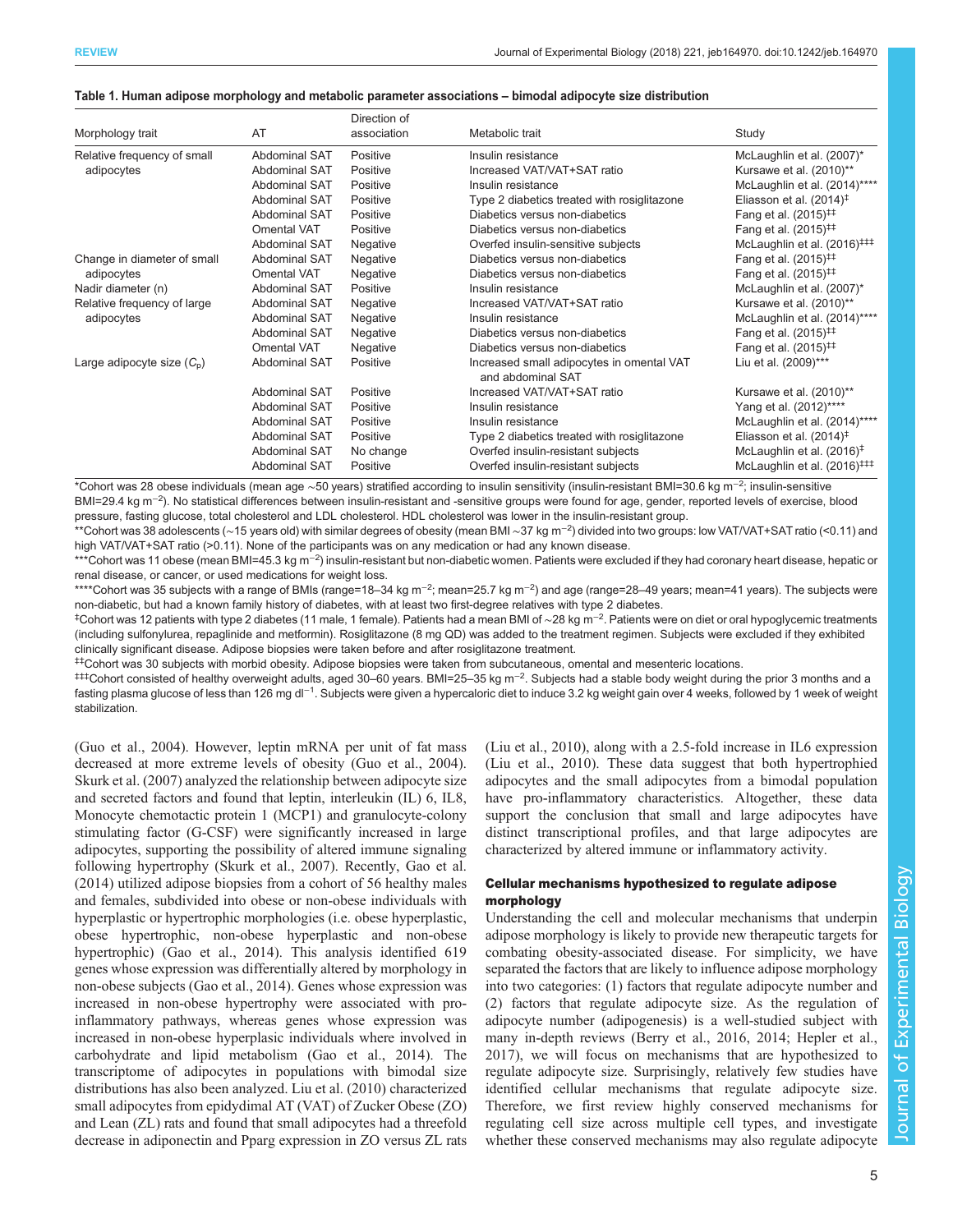# <span id="page-5-0"></span>REVIEW Journal of Experimental Biology (2018) 221, jeb164970. doi:10.1242/jeb.164970

### Table 2. Genes positively correlated with adipocyte size

| Gene symbol       | Gene name                                                                                           | References                                      |
|-------------------|-----------------------------------------------------------------------------------------------------|-------------------------------------------------|
| SELE              | Selectin E                                                                                          | Jernas et al. (2006)                            |
| SPARCL1           | SPARC-like 1                                                                                        | Jernas et al. (2006)                            |
| TM4SF1            | Transmembrane 4L six family<br>member 1                                                             | Jernas et al. (2006)                            |
| <b>DCN</b>        | Decorin                                                                                             | Jernas et al. (2006)                            |
| IL8               | Interleukin 8                                                                                       | Jernas et al. (2006)                            |
| PALLD             | Palladin                                                                                            | Jernas et al. (2006),<br>Heinonen et al. (2014) |
| SAA2              | Serum amyloid A2                                                                                    | Jernas et al. (2006)                            |
| CLEC3B            | C-type lectin domain family 3,<br>member B                                                          | Jernas et al. (2006)                            |
| C1QR1             | Complement component 1, q<br>subcomponent, receptor 1                                               | Jernas et al. (2006)                            |
| COL1A1            | Collagen, type I, alpha 1                                                                           | Jernas et al. (2006)                            |
| CXCL <sub>2</sub> | Chemokine (C-XC motif) ligand 1                                                                     | Jernas et al. (2006)                            |
| COL1A2            | Collagen, type I, alpha 2                                                                           | Jernas et al. (2006)                            |
| FLJ14054          | Undefined                                                                                           | Jernas et al. (2006)                            |
| AQP1              | Aquaporin 1                                                                                         | Jernas et al. (2006)                            |
| <b>MSN</b>        | Moesin                                                                                              | Heinonen et al. (2014)                          |
| NHEDC2            | Na <sup>+</sup> /H <sup>+</sup> exchanger domain<br>containing 2                                    | Heinonen et al. (2014)                          |
| RP11-877E17.2     | Undefined                                                                                           | Heinonen et al. (2014)                          |
| <b>KIF3B</b>      | Kinesin family member 3B                                                                            | Heinonen et al. (2014)                          |
| NME5              | Non-metastatic cells 5, protein<br>expressed in (nucleoside-<br>diphosphate kinase)                 | Heinonen et al. (2014)                          |
| <b>IFT20</b>      | Intraflagellar transport 20<br>homolog (Chlamydomonas)                                              | Heinonen et al. (2014)                          |
| <b>MIF</b>        | Macrophage migration inhibitory<br>factor (glycosylation-inhibiting<br>factor)                      | Heinonen et al. (2014)                          |
| SLC24A3           | Solute carrier family 24 (Na <sup>+</sup> /K <sup>+</sup> /<br>Ca <sup>+</sup> exchanger), member 3 | Heinonen et al. (2014)                          |
| C15orf59          | Chromosome 15 open reading<br>frame 59                                                              | Heinonen et al. (2014)                          |
| CD248             | CD248 molecule, endosialin                                                                          | Heinonen et al. (2014)                          |
| SLC46A3           | Solute carrier family 46, member 3                                                                  | Heinonen et al. (2014)                          |
| XPO <sub>6</sub>  | Exportin 6                                                                                          | Heinonen et al. (2014)                          |
| FAT1              | FAT tumor suppressor homolog<br>1 (Drosophila)                                                      | Heinonen et al. (2014)                          |
| GNG2              | Guanine nucleotide binding<br>protein (G protein), gamma 2                                          | Heinonen et al. (2014)                          |
| LPCAT1            | Lysophosphatidylcholine<br>acyltransferase 1                                                        | Heinonen et al. (2014)                          |
| <b>TCTA</b>       | T-cell leukemia translocation<br>altered gene                                                       | Heinonen et al. (2014)                          |
| <b>CLTB</b>       | Clathrin, light chain B                                                                             | Heinonen et al. (2014)                          |
| SPTAN1            | Spectrin, alpha, non-                                                                               | Heinonen et al. (2014)                          |
|                   | erythrocytic 1 (alpha-fodrin)                                                                       |                                                 |
| CYBASC3           | Cytochrome b, ascorbate<br>dependent 3                                                              | Heinonen et al. (2014)                          |
|                   |                                                                                                     |                                                 |

size. We then focus on two interesting, adipocyte-specific pathways that have a role in regulating adipocyte size: first, the phospholipid monolayer on the surface of LDs controls their expansion; second, osmolarity sensors are emerging as regulators of adipocyte hypertrophy.

### A role for mTORC1 in regulating adipocyte size

Highly conserved homeostatic mechanisms regulate cell size in eukaryotes [\(Lloyd, 2013\)](#page-9-0). As adipocyte size is also highly regulated, we reasoned that understanding the core pathways that maintain cell size across multiple diverse cell types has the potential to shed light on the mechanisms controlling adipocyte hypertrophy. Central to the control of cell size across the animal kingdom is the

### Table 3. Genes inversely correlated with adipocyte size

| Gene               |                                                                |                        |
|--------------------|----------------------------------------------------------------|------------------------|
| symbol             | Gene name                                                      | Study PMID             |
| <b>NPEPPS</b>      | Aminopeptidase puromycin sensitive                             | Heinonen et al. (2014) |
| <b>GLYCTK</b>      | Glycerate kinase                                               | Heinonen et al. (2014) |
| PKP <sub>2</sub>   | Plakophilin 2                                                  | Heinonen et al. (2014) |
| AZGP1              | Alpha-2-glycoprotein 1, zinc-binding                           | Heinonen et al. (2014) |
| <b>CIDEA</b>       | Cell death-inducing DFFA-like effector a                       | Heinonen et al. (2014) |
| <b>FAM184A</b>     | Family with sequence similarity 184,<br>member A               | Heinonen et al. (2014) |
| NUP <sub>98</sub>  | Nucleoporin 98 kDa                                             | Heinonen et al. (2014) |
| WHSC2              | Wolf-Hirschhorn syndrome candidate 2                           | Heinonen et al. (2014) |
| <b>FAM161A</b>     | Family with sequence similarity 161,<br>member A               | Heinonen et al. (2014) |
| <b>SLC27A2</b>     | Solute carrier family 27 (fatty acid<br>transporter), member 2 | Heinonen et al. (2014) |
| ZFAND1             | Zinc-finger, AN1-type domain 1                                 | Heinonen et al. (2014) |
| MACROD1            | MACRO domain containing 1                                      | Heinonen et al. (2014) |
| <b>PPARA</b>       | Peroxisome proliferator-activated<br>receptor alpha            | Heinonen et al. (2014) |
| GPD <sub>1</sub> L | Glycerol-3-phosphate dehydrogenase<br>1-like                   | Heinonen et al. (2014) |
| BBC3               | BCL2 binding component 3                                       | Heinonen et al. (2014) |
| CYP3A7             | Cytochrome P450, family 3, subfamily<br>A, polypeptide 7       | Heinonen et al. (2014) |
| TOE1               | Target of EGR1, member 1 (nuclear)                             | Heinonen et al. (2014) |
| EIF <sub>1</sub> B | Eukaryotic translation initiation factor 1B                    | Heinonen et al. (2014) |
| ADH1B              | Alcohol dehydrogenase 1B (class I),<br>beta polypeptide        | Heinonen et al. (2014) |
| FDFT <sub>1</sub>  | Farnesyl-diphosphate<br>farnesyltransferase 1                  | Heinonen et al. (2014) |

signaling pathway involving insulin growth factor (IGF), phosphoinositide 3-kinase (PI3K), protein kinase B (AKT) and mechanistic target of rapamycin complex 1 (mTORC1). IGF– PI3K–AKT–mTORC1 coordinates nutrition with cell growth, and acts as a node to integrate external signals, including insulin signaling, with biogenic pathways ([Edgar, 2006](#page-8-0)). mTORC1 responds to multiple inputs, including amino acids, energy, stress, oxygen and growth factors, and regulates downstream anabolic processes that promote cell growth, including protein and lipid synthesis (through SREBP1/2), mitochondrial biogenesis and ATP production ([Cunningham et al., 2007](#page-8-0); [Düvel et al., 2010](#page-8-0); [Ma and](#page-9-0) [Blenis, 2009;](#page-9-0) [Porstmann et al., 2008\)](#page-10-0). In addition, mTORC1 also promotes cell growth by negatively regulating autophagy [\(Hosokawa et al., 2009\)](#page-9-0). Strikingly, artificial activation of the mTORC1 pathway promotes dramatic increases in cell size [\(Laplante and Sabatini, 2012\)](#page-9-0). Together, these data suggest that the activation of mTORC1 signaling may induce and augment adipocyte hypertrophy. In accordance, Raptor KO mice (Raptor is an mTO-binding protein that is essential for the formation and activity of the mTORC1 complex) have smaller adipocytes (and a reduced number of adipocytes), suggesting that mTORC1 may promote adipocyte hypertrophy [\(Polak et al., 2008\)](#page-9-0). Indeed, Raptor KO mice with specific loss of Raptor and mTORC1 in adipocytes develop lipodystrophy with age, suggesting that mTORC1 is essential for maintaining a hypertrophic state in mature adipocytes [\(Lee et al., 2016\)](#page-9-0). Furthermore, adipocyte-specific Raptor KO led to the induction of a bimodal 'polarized' adipocyte size distribution, characterized by the addition of a small population of adipocytes, further suggesting that mTORC1 is essential for maintaining adipose morphology ([Lee et al., 2016](#page-9-0)). Such a polarized adipocyte size distribution is reminiscent of that occurring in fatspecific insulin receptor knockout (FIRKO) mice [\(Blüher et al.,](#page-8-0)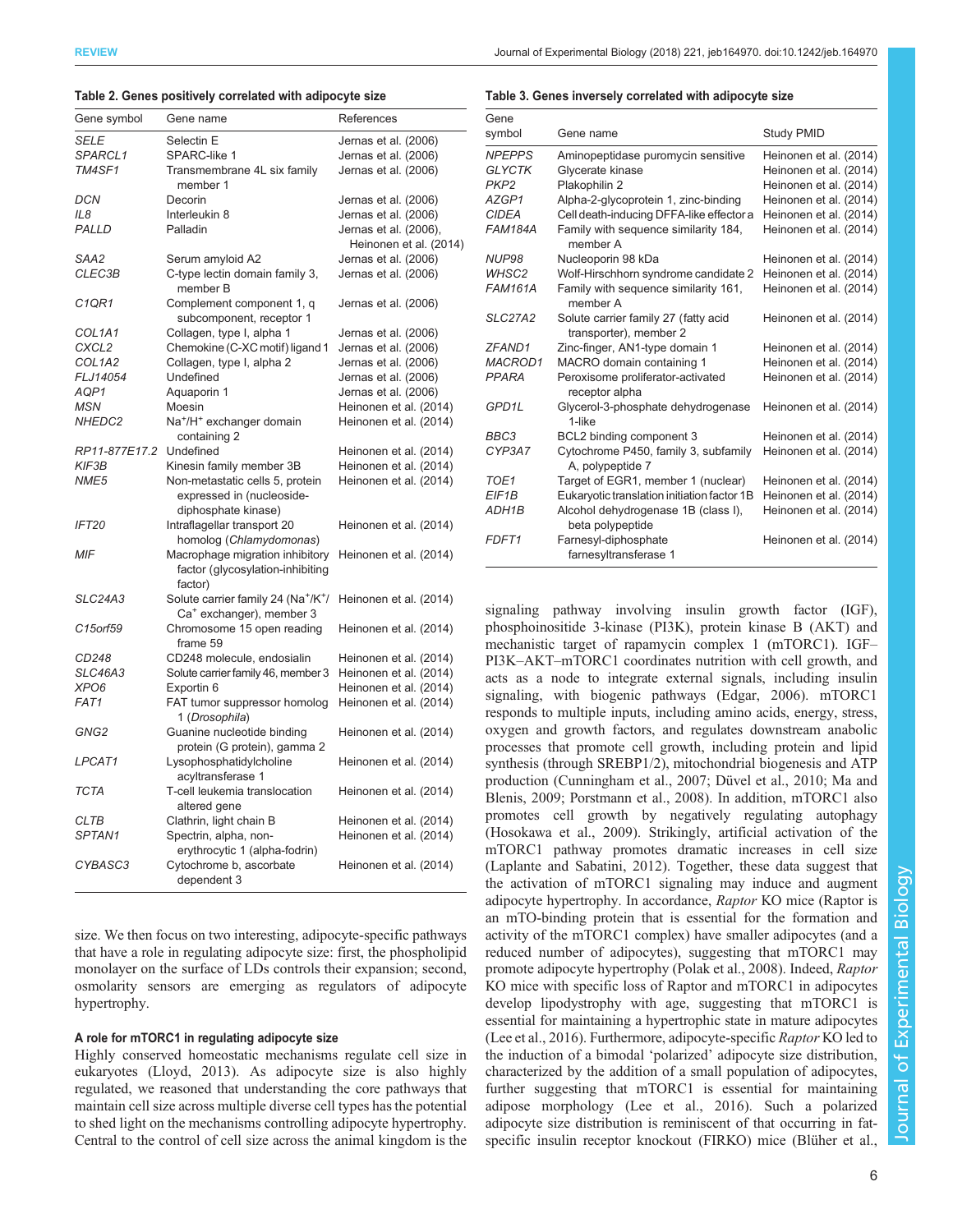| <b>GO ID</b> | Term                                         | Corrected<br>$P$ -value | Annotated genes                                                                   |
|--------------|----------------------------------------------|-------------------------|-----------------------------------------------------------------------------------|
| GO:0048522   | Positive regulation of cellular process      | 0.003361691             | CXCL2, IL8, KIF3B, MIF, NHEDC2, C1QR1, CD248, CLEC3B, COL1A1,<br>AOP <sub>1</sub> |
| GO:0006928   | Movement of cell or subcellular<br>component | 0.004711785             | CD248, CXCL2, IL8, NME5, KIF3B, MIF, COL1A1                                       |
| GO:0050900   | Leukocyte migration                          | 0.005651237             | CXCL2, IL8, MIF, COL1A1                                                           |
| GO:0002376   | Immune system process                        | 0.007058561             | CD248, CXCL2, IL8, KIF3B, MIF, NHEDC2, COL1A1, C1QR1                              |

### <span id="page-6-0"></span>Table 4. Significant GO terms shared among genes whose expression is positively correlated with adipocyte size [\(Jernas et al., 2006](#page-9-0); [Heinonen et al., 2014](#page-9-0))

[2002](#page-8-0)), suggesting that insulin signaling may be crucially important for maintaining adipose morphology. Elevated mTORC1 signaling resulting from the deletion of tuberous sclerosis complex 2 (Tsc2), a complex made up of Tsc1 and Tsc2 proteins that inhibits mTORC1 signaling, led to increased adipogenesis in mouse fibroblasts and 3T3-L1 adipocytes ([Zhang et al., 2009](#page-10-0)). However, in vivo constitutive activation of mTORC1 in adipocytes by Tsc1 deletion did not induce adipocyte hypertrophy, but instead led to reduced VAT mass, reduced VAT adipocyte number and reduced VAT adipocytes diameter without affecting SAT, pointing to the complex nature of mTORC1 signaling in adipocytes ([Magdalon](#page-9-0) [et al., 2016\)](#page-9-0). Taken together, these results show that mTORC1 depletion leads to adipose atrophy, although conclusive evidence of a role for mTORC1 in adipocyte hypertrophy has not been fully elucidated.

### Availability of lipid as a rate-limiting step for adipocyte hypertrophy

The single defining feature of white adipocytes is the presence of large cytoplasmic LDs that can reach ∼200 µm in diameter ([Walther](#page-10-0) [and Farese, 2009\)](#page-10-0). This feature is unique to white adipocytes and, therefore, we reasoned that understanding how LD growth is regulated may also allow us to elucidate the cellular mechanisms underlying adipocyte hypertrophy. LD size reflects two processes: (1) lipid incorporation into LDs and (2) lipid mobilization from LDs. However, each of these processes is highly complex and can be regulated at multiple levels. For example, at a minimum, lipid incorporation into LDs depends on: (1) circulating levels of lipid (i.e. the availability of lipid to adipocytes), (2) lipid uptake into adipocytes, (3) re-esterification of non-esterified fatty acids (NEFAs) into TAG, (4) de novo lipogenesis in adipocytes and (5) incorporation of TAG into LDs ([Fig. 3A](#page-7-0)). Lipid synthesis, transport and metabolism in adipocytes is a large subject area beyond the scope of this Review, and we recommend the review by [Large et al.](#page-9-0) [\(2004\)](#page-9-0) for further reading on the subject. Briefly, however, and as described above, hypertrophic VAT has been associated with higher plasma TAG, vLDL TAG and vLDL cholesterol, higher total plasma cholesterol, a higher total-to-HDL cholesterol ratio and increased plasma apolipoprotein B when compared with hyperplastic VAT [\(Hoffstedt et al., 2010;](#page-9-0) [Veilleux et al., 2011](#page-10-0)). Together, these data suggest that increased circulating lipid may promote the hypertrophic growth of adipocytes. Accordingly, treatment of 3T3-L1 adipocytes with saturated or monounsaturated NEFAs resulted in adipocyte hypertrophy [\(Kim et al., 2015](#page-9-0)).

With regard to the uptake of lipid into adipocytes, the first step is often the hydrolysis of TAG from circulating lipoproteins by lipoprotein lipase (LPL). In adipose tissue, LPL is expressed on the surface of vascular endothelial cells and adipocytes ([Gonzales and](#page-8-0) [Orlando, 2007;](#page-8-0) [Merkel et al., 2002](#page-9-0)), and hydrolyses TAG (from lipoproteins) to form glycerol and NEFAs, both of which are taken up into adipocytes ([Geldenhuys et al., 2017](#page-8-0)). In SAT, higher levels of LPL activity are associated with adipocyte hypertrophy [\(Serra](#page-10-0)

[et al., 2015\)](#page-10-0). Furthermore, LPL deficiency in mice results in lipodystrophy and elevated plasma lipid levels ([Weinstock et al.,](#page-10-0) [1995\)](#page-10-0). Following their production by LPL, NEFAs are taken up by adipocytes using specialized fatty acid transporters, including fatty acid transport proteins (FATPs), the scavenger receptor CD36 and the mitochondrial aspartate amino transferase (FABPpm). Isolated adipocytes from CD36 KO mice have impaired NEFA uptake [\(Coburn et al., 2000](#page-8-0)). Furthermore, CD36-deficient mice do not develop diet-induced obesity, suggesting that adipocyte hypertrophy is impaired in these mice [\(Hajri et al., 2007](#page-9-0); [Koonen](#page-9-0) [et al., 2010;](#page-9-0) [Vroegrijk et al., 2013](#page-10-0)). We speculate that increased circulating lipid causes adipocyte hypertrophy and adipose growth, but there is currently limited evidence to show clearly that circulating lipid levels induce a hypertrophic morphology, as defined by [Arner et al. \(2010\)](#page-8-0). Altogether, these data suggest that lipid availability, in the form of plasma lipid levels, LPL activity and lipid uptake into cells, is key to promoting adipocyte hypertrophy.

# Specialized pathways for regulating lipid droplet size in adipocytes

Large cells, such as neurons and ova, often have specialized mechanisms that allow them to grow to extreme sizes [\(Lloyd, 2013\)](#page-9-0). It is likely, therefore, that adipocytes have adipocyte-specific pathways that govern their hypertrophic capacity. Multiple intriguing mechanisms regulate LD growth. First, a genome-wide screen in yeast identified 10 mutants that produced 'supersized' LDs, in fact they were capable of forming LD over 50 times larger than those of wild-type cells [\(Fei et al., 2011](#page-8-0)). The genes that were affected in these mutants included those encoding yeast homologs of seipin [\(Fei et al., 2008, 2011](#page-8-0)), regulators of phospholipid metabolism and multiple subunits of casein kinase 2 [\(Fei et al., 2011\)](#page-8-0). The surface layers of LDs are coated with a phospholipid monolayer, and phospholipid metabolism was a shared feature of the genes identified from this yeast screen [\(Walther and Farese, 2009](#page-10-0)). Phosphatidic acid (PA), a cone-shaped lipid common in phospholipids that alters the curvature of membranes and promotes membrane fusion events, was a key factor in the formation of supersized LDs ([Fei et al., 2011](#page-8-0); [Marchesan et al., 2003\)](#page-9-0). Further, supersized LDs could be formed by PA-stimulated fusion of LDs [\(Fei et al., 2011\)](#page-8-0), suggesting that the phospholipid monolayer of LDs is important for LD growth and may mediate LD fusion to facilitate LD hypertrophy.

# Regulation of adipocyte size by osmolarity-sensing ion channels

Cells respond to changes in size by generating osmotic gradients using plasma membrane ion channels and transporters to manipulate the osmolarity of the surrounding environment. Utilization of these ion channels can create a hypotonic environment, leading to cell swelling (RVI; regulatory volume increase), or a hypertonic environment, leading to cell shrinkage (RVD; regulatory volume decrease) [\(Fig. 3](#page-7-0)B) ([Hoffmann et al.,](#page-9-0) [2009; Jentsch, 2016\)](#page-9-0). As cell-size regulation is central to the dynamic growth and regression of adipocytes, the role of such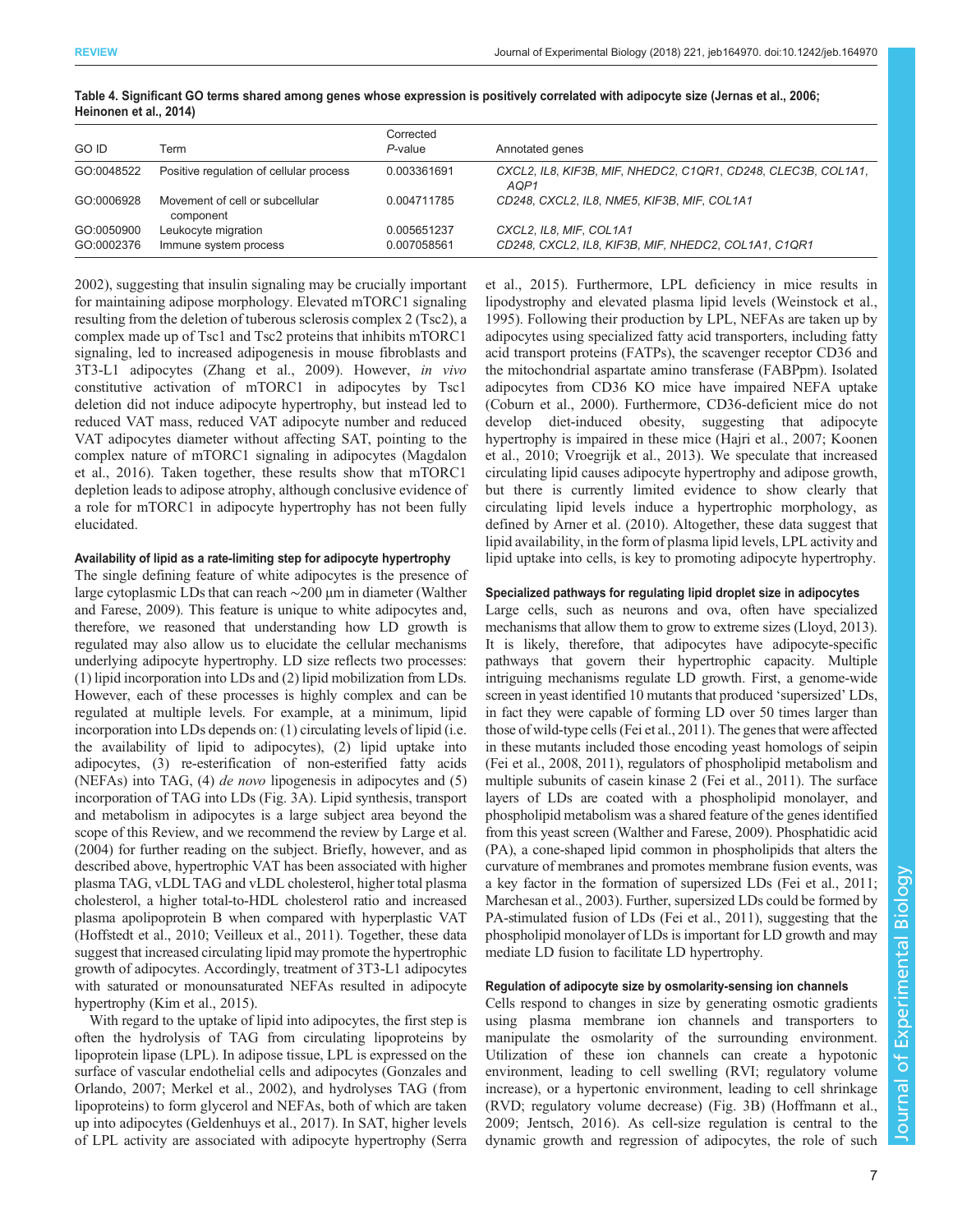<span id="page-7-0"></span>

Fig. 3. Schematic illustrating putative mechanisms for the regulation of adipocyte hypertrophy. (A) Lipid accumulation is crucial to adipocyte hypertrophy, and can be split into multiple steps. (1) Circulating lipid in lipoproteins [for example, very low density lipoprotein (vLDL)] can contain triacylglyceride (TAG), and the plasma levels of lipoproteins are associated with adipocyte hypertrophy. (2) Hydrolysis of TAG from lipoproteins is performed by lipoprotein lipase (LPL) [and glycosylphosphatidylinositol-anchored high density lipoprotein binding protein 1 (GPIHBP1)] on the surface of the adipocytes and vascular endothelial cells, and produces non-esterified fatty acids (NEFAs) and glycerol. The level and activity of LPL are associated with adiposity levels and plasma lipid levels. (3) NEFAs are taken up into adipocytes by fatty acid transporters such as CD36 (and also FATPs). CD36 levels are associated with adipocyte hypertrophy. (4) Intracellular NEFAs are re-esterified into TAG in conjunction with the endoplasmic reticulum. (5) De novo lipogenesis within adipocytes also contributes to the TAG pool. (6) Lipid droplets can grow to be large or small depending on the transfer of lipogenic enzymes [e.g. diglyceride acyltransferase (DGAT)] from the endoplasmic reticulum membrane to the lipid droplet (LD) membrane ([Wilfling et al., 2013\)](#page-10-0). (7) TAG within LDs is mobilized (lipolysis) by lipases, including HSL (hormone sensitive lipase). (8) NEFAs are released from adipocytes by active transport mechanisms, including ABC transporters ([Tarling et al., 2013](#page-10-0)). (B) Osmolarity is defined as either hypertonic, which induces regulated volume decreases (RVD), or hypotonic, which induces regulated volume increases (RVI). (C) Schematic of an adipocyte showing three proposed mechanisms that regulate adipocyte hypertrophy. First, the voltage-regulated anion channel (VRAC) SWELL1 (LRCC8A) was shown to regulate adipocyte size through export of chloride ions (Cl<sup>−</sup>). Second, transient receptor potential cation channel subfamily V member 4 (TRPV4) regulates adipocyte osmotic pressure and cell size. Third, caveolae respond to mechanical and osmotic stress to regulate adipocyte size.

osmosensors and regulators is under intense investigation. Transient receptor potential cation channel subfamily V member 4 (TRPV4) is a Ca2+-permeable, non-selective cation channel that is involved in the regulation of osmotic pressure ([Harteneck and Reiter, 2007](#page-9-0)) and is activated by cellular swelling and stretching [\(Liedtke et al., 2000](#page-9-0); [Mochizuki et al., 2009;](#page-9-0) [Strotmann et al., 2000; Thodeti et al., 2009\)](#page-10-0). Adipocytes from TRPV4 KO mice do not undergo hypertrophy and undergo increased oxidative metabolism [\(Ye et al., 2012](#page-10-0)) (Fig. 3C). In addition, the TRPV4 KO mice were protected from diet-induced obesity, adipose inflammation and insulin resistance [\(Ye et al.,](#page-10-0) [2012](#page-10-0)). Thus, TRPV4 promotes adipocyte hypertrophy, and may contribute to the insulin-resistance inherent to hypertrophied adipocytes. Recently, the voltage-regulated anion channel (VRAC) SWELL1 (LRCC8A) was shown to regulate adipocyte size, insulin signaling and glucose homeostasis ([Zhang et al., 2017\)](#page-10-0). VRACs export chloride ions (Cl−) and other small organic osmolytes, and thus generate a hypertonic environment that induces cell shrinkage (RVD) ([Jentsch, 2016;](#page-9-0) [Qiu et al., 2014\)](#page-10-0). [Zhang et al. \(2017\)](#page-10-0) utilized patch-clamp recordings of ionic currents in freshly isolated adipocytes to show that hypertrophic adipocytes exhibit an increased 'swell-activated' Cl<sup>−</sup> current when compared with smaller adipocytes [\(Zhang et al., 2017\)](#page-10-0). Furthermore, the increased current observed in hypertrophied adipocytes was dependent on SWELL1. Although activation of VRACs has generally been shown to induce RVD and decrease cell volume [\(Jentsch, 2016\)](#page-9-0), [Zhang et al. \(2017\)](#page-10-0) propose that SWELL1 mediated expansion acts as a feed-forward amplifier for further adipocyte hypertrophy (Fig. 3C). Furthermore, SWELL1 knockout (KO) adipocytes were insulin resistant with reduced GLUT4 translocation to the adipocyte plasma membrane after stimulation with insulin [\(Zhang et al., 2017](#page-10-0)). This effect was found to be mediated by PI3K–AKT signaling, and SWELL1 KO adipocytes had reduced phosphorylation of AKT ([Zhang et al., 2017](#page-10-0)). Thus, taken together, these data suggest that osmosensing is active in adipocytes during hypertrophy, and may modulate adipocyte hypertrophy and insulin sensitivity. In addition to ion-channel osmosensors, the adipocyte plasma membrane contains abundant caveolae, small flask-shaped invaginations of the plasma membrane that are enriched in cholesterol and sphingolipids, which disassemble in response to osmotic and mechanical stress [\(Sinha](#page-10-0) [et al., 2011](#page-10-0)). Caveolae are present at a high density in cells that experience mechanical stress, and cover ∼30% of the adipocyte surface ([Le Lay et al., 2015](#page-9-0)). The formation of caveolae is driven by the assembly of three distinct caveolin proteins (Cav1–3), and the deletion of individual Cav genes leads to loss of caveolae ([Le Lay](#page-9-0) [and Kurzchalia, 2005](#page-9-0)). Caveolae mediate the response of several cell types to mechanical stress ([Boyd et al., 2003](#page-8-0); [Sedding et al.,](#page-10-0) [2005\)](#page-10-0) and, intriguingly, loss of caveolae induces lipodystrophy in mice and humans ([Kim et al., 2008;](#page-9-0) [Razani et al., 2002\)](#page-10-0). Furthermore, overexpression of *Cav1* in adipocytes not only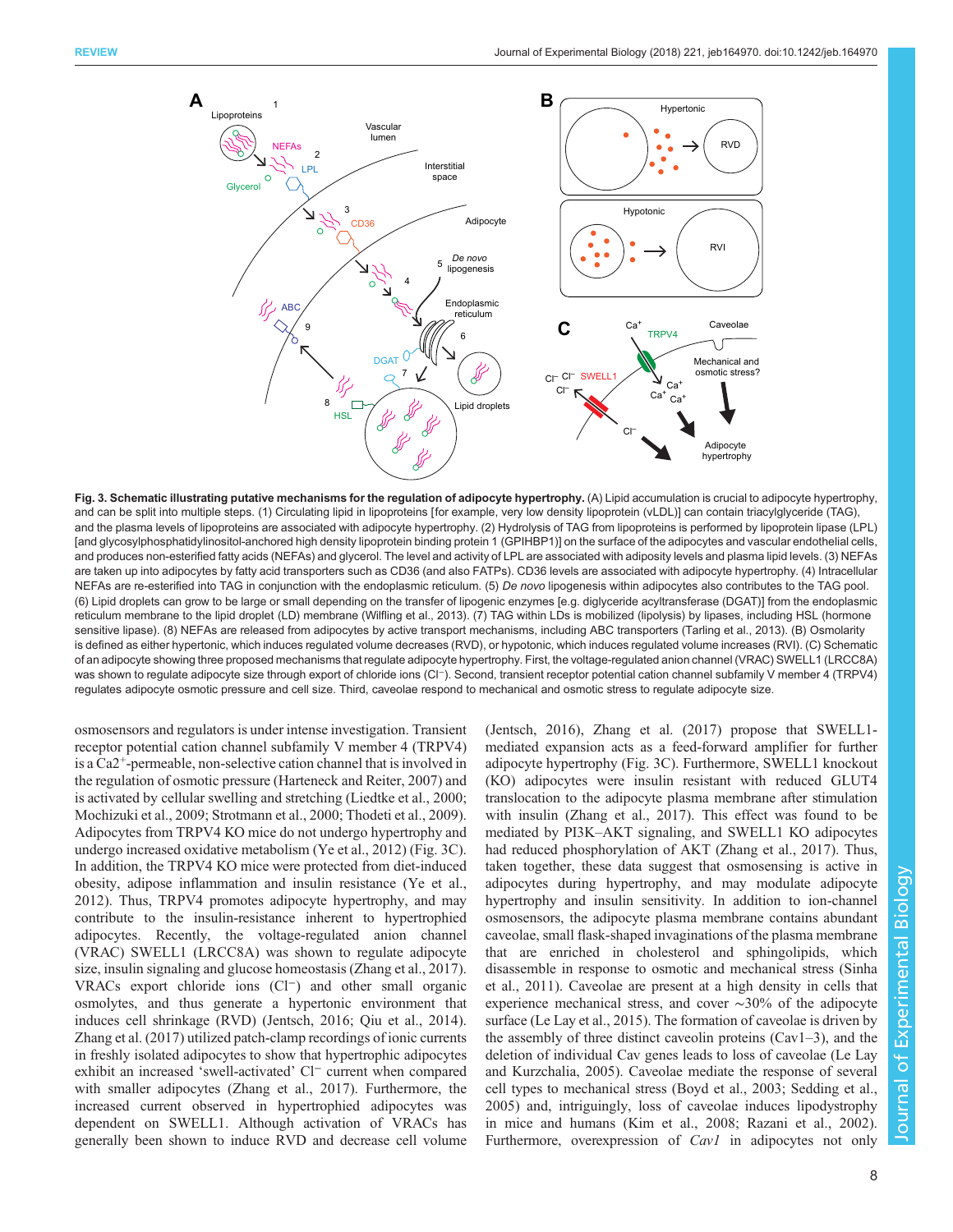<span id="page-8-0"></span>induced an increase in the density of caveolae but also stimulated the accumulation of larger LDs ([Fig. 3C](#page-7-0)) (Briand et al., 2014). No role for caveolae as osmosensors or regulators during adipocyte hypertrophy is known, but it is clear that caveolae play an essential role in lipid storage fluctuations in adipocytes.

### Conclusions

At a population level, adipose morphology is highly varied, genetically determined and associated with cardiometabolic disease susceptibility. Nevertheless, the precise genetic determinants of adipose morphology are largely unknown. In this Review, we present strong evidence from the literature to show that a hypertrophic morphology, in which adipose tissues are characterized by few but large adipocytes, is associated with a range of metabolic perturbances, including changes to plasma glucose, lipid and insulin levels, insulin resistance and susceptibility to disease. Upon reviewing the evidence on whether distinct morphologies have unique transcriptomic signatures, we identify that hypertrophic morphology is characterized by a proinflammatory expression profile across multiple studies and methodologies. Finally, we explore some intriguing cellular mechanisms that are predicted to regulate adipocyte cell size and morphology, including (1) how the phospholipid monolayer covering lipid droplets regulates their growth and (2) how osmolarity sensing in adipocytes can stimulate hypertrophy.

### Competing interests

The authors declare no competing or financial interests.

### Funding

This work was supported by a British Heart Foundation/University of Edinburgh Fellowship to J.E.N.M. and a Diabetes UK Early Career Small Grant to J.E.N.M. (16/0005494).

### References

- [Arner, E., Westermark, P. O., Spalding, K. L., Britton, T., Ryden, M., Frisen, J.,](http://dx.doi.org/10.2337/db09-0942) Bernard, S. and Arner, P. [\(2010\). Adipocyte turnover: relevance to human](http://dx.doi.org/10.2337/db09-0942) [adipose tissue morphology.](http://dx.doi.org/10.2337/db09-0942) Diabetes 59, 105-109.
- [Arner, P., Bernard, S., Salehpour, M., Possnert, G., Liebl, J., Steier, P.,](http://dx.doi.org/10.1038/nature10426) [Buchholz, B. A., Eriksson, M., Arner, E., Hauner, H. et al.](http://dx.doi.org/10.1038/nature10426) (2011). Dynamics of [human adipose lipid turnover in health and metabolic disease.](http://dx.doi.org/10.1038/nature10426) Nature 478, [110-113.](http://dx.doi.org/10.1038/nature10426)
- [Baglioni, S., Cantini, G., Poli, G., Francalanci, M., Squecco, R., Di Franco, A.,](http://dx.doi.org/10.1371/journal.pone.0036569) [Borgogni, E., Frontera, S., Nesi, G., Liotta, F. et al.](http://dx.doi.org/10.1371/journal.pone.0036569) (2012). Functional [differences in visceral and subcutaneous fat pads originate from differences in the](http://dx.doi.org/10.1371/journal.pone.0036569) [adipose stem cell.](http://dx.doi.org/10.1371/journal.pone.0036569) PLoS ONE 7, e36569.
- [Bambace, C., Telesca, M., Zoico, E., Sepe, A., Olioso, D., Rossi, A., Corzato, F.,](http://dx.doi.org/10.1016/j.carpath.2010.07.005) [Di Francesco, V., Mazzucco, A., Santini, F. et al.](http://dx.doi.org/10.1016/j.carpath.2010.07.005) (2011). Adiponectin gene [expression and adipocyte diameter: a comparison between epicardial and](http://dx.doi.org/10.1016/j.carpath.2010.07.005) [subcutaneous adipose tissue in men.](http://dx.doi.org/10.1016/j.carpath.2010.07.005) Cardiovasc. Pathol. 20, e153-e156.
- Bartelt, A. Heeren, J. [\(2014\). Adipose tissue browning and metabolic health.](http://dx.doi.org/10.1038/nrendo.2013.204) Nat. [Rev. Endocrinol.](http://dx.doi.org/10.1038/nrendo.2013.204) 10, 24-36.
- [Berry, R., Jeffery, E. and Rodeheffer, M. S.](http://dx.doi.org/10.1016/j.cmet.2013.10.003) (2014). Weighing in on adipocyte precursors. [Cell Metab.](http://dx.doi.org/10.1016/j.cmet.2013.10.003) 19, 8-20.
- Berry, D. C., Jiang, Y. and Graff, J. M. [\(2016\). Emerging roles of adipose progenitor](http://dx.doi.org/10.1016/j.tem.2016.05.001) [cells in tissue development, homeostasis, expansion and thermogenesis.](http://dx.doi.org/10.1016/j.tem.2016.05.001) Trends [Endocrinol. Metab.](http://dx.doi.org/10.1016/j.tem.2016.05.001) 27, 574-585.
- Blüher, M. (2016). Adipose tissue inflammation: a cause or consequence of obesityrelated insulin resistance? Clin. Sci. (Lond.) 130, 1603-1614.
- Blü[her, M., Michael, M. D., Peroni, O. D., Ueki, K., Carter, N., Kahn, B. B. and](http://dx.doi.org/10.1016/S1534-5807(02)00199-5) Kahn, C. R. [\(2002\). Adipose tissue selective insulin receptor knockout protects](http://dx.doi.org/10.1016/S1534-5807(02)00199-5) [against obesity and obesity-related glucose intolerance.](http://dx.doi.org/10.1016/S1534-5807(02)00199-5) Dev. Cell 3, 25-38.
- [Boyd, N. L., Park, H., Yi, H., Boo, Y. C., Sorescu, G. P., Sykes, M. and Jo, H.](http://dx.doi.org/10.1152/ajpheart.00302.2003) [\(2003\). Chronic shear induces caveolae formation and alters ERK and Akt](http://dx.doi.org/10.1152/ajpheart.00302.2003) responses in endothelial cells. [Am. J. Physiol. Heart Circ. Physiol.](http://dx.doi.org/10.1152/ajpheart.00302.2003) 285, [H1113-H1122.](http://dx.doi.org/10.1152/ajpheart.00302.2003)
- [Briand, N., Prado, C., Mabilleau, G., Lasnier, F., Le Liepvre, X., Covington, J. D.,](http://dx.doi.org/10.2337/db13-1961) Ravussin, E., Le Lay, S. and Dugail, I. [\(2014\). Caveolin-1 expression and cavin](http://dx.doi.org/10.2337/db13-1961) [stability regulate caveolae dynamics in adipocyte lipid store fluctuation.](http://dx.doi.org/10.2337/db13-1961) Diabetes 63[, 4032-4044.](http://dx.doi.org/10.2337/db13-1961)
- [Camhi, S. M., Bray, G. A., Bouchard, C., Greenway, F. L., Johnson, W. D.,](http://dx.doi.org/10.1038/oby.2010.248) [Newton, R. L., Ravussin, E., Ryan, D. H., Smith, S. R. and Katzmarzyk, P. T.](http://dx.doi.org/10.1038/oby.2010.248) [\(2011\). The relationship of waist circumference and BMI to visceral,](http://dx.doi.org/10.1038/oby.2010.248) [subcutaneous, and total body fat: sex and race differences.](http://dx.doi.org/10.1038/oby.2010.248) Obesity (Silver Spring) 19[, 402-408.](http://dx.doi.org/10.1038/oby.2010.248)
- [Chau, Y.-Y., Bandiera, R., Serrels, A., Mart](http://dx.doi.org/10.1038/ncb2922)ínez-Estrada, O. M., Qing, W., Lee, M., [Slight, J., Thornburn, A., Berry, R., McHaffie, S. et al.](http://dx.doi.org/10.1038/ncb2922) (2014). Visceral and [subcutaneous fat have different origins and evidence supports a mesothelial](http://dx.doi.org/10.1038/ncb2922) source. [Nat. Cell Biol.](http://dx.doi.org/10.1038/ncb2922) 16, 367-375.

Cinti, S. [\(2012\). The adipose organ at a glance.](http://dx.doi.org/10.1242/dmm.009662) Dis. Model. Mech. 5, 588-594.

- [Coburn, C. T., Knapp, F. F., Jr, Febbraio, M., Beets, A. L., Silverstein, R. L. and](http://dx.doi.org/10.1074/jbc.M003826200) Abumrad, N. A. [\(2000\). Defective uptake and utilization of long chain fatty acids in](http://dx.doi.org/10.1074/jbc.M003826200) [muscle and adipose tissues of CD36 knockout mice.](http://dx.doi.org/10.1074/jbc.M003826200) J. Biol. Chem. 275, [32523-32529.](http://dx.doi.org/10.1074/jbc.M003826200)
- Crewe, C., An, Y. A. and Scherer, P. E. [\(2017\). The ominous triad of adipose tissue](http://dx.doi.org/10.1172/JCI88883) [dysfunction: inflammation, fibrosis, and impaired angiogenesis.](http://dx.doi.org/10.1172/JCI88883) J. Clin. Invest. 127[, 74-82.](http://dx.doi.org/10.1172/JCI88883)
- [Cunningham, J. T., Rodgers, J. T., Arlow, D. H., Vazquez, F., Mootha, V. K. and](http://dx.doi.org/10.1038/nature06322) Puigserver, P. [\(2007\). mTOR controls mitochondrial oxidative function through a](http://dx.doi.org/10.1038/nature06322) [YY1-PGC-1alpha transcriptional complex.](http://dx.doi.org/10.1038/nature06322) Nature 450. 736-740.
- Cushman, S. W. (1970). Structure-function relationships in the adipose cell. I. Ultrastructure of the isolated adipose cell. J. Cell Biol. 46, 326-341.
- Cushman, S. W. and Salans, L. B. (1978). Determinations of adipose cell size and number in suspensions of isolated rat and human adipose cells. J. Lipid Res. 19. 269-273.
- [Divoux, A., Tordjman, J., Lacasa, D., Veyrie, N., Hugol, D., Aissat, A.,](http://dx.doi.org/10.2337/db10-0585) [Basdevant, A., Guerre-Millo, M., Poitou, C., Zucker, J.-D. et al.](http://dx.doi.org/10.2337/db10-0585) (2010). [Fibrosis in human adipose tissue: composition, distribution, and link with lipid](http://dx.doi.org/10.2337/db10-0585) [metabolism and fat mass loss.](http://dx.doi.org/10.2337/db10-0585) Diabetes 59, 2817-2825.
- Dü[vel, K., Yecies, J. L., Menon, S., Raman, P., Lipovsky, A. I., Souza, A. L.,](http://dx.doi.org/10.1016/j.molcel.2010.06.022) [Triantafellow, E., Ma, Q., Gorski, R., Cleaver, S. et al.](http://dx.doi.org/10.1016/j.molcel.2010.06.022) (2010). Activation of a [metabolic gene regulatory network downstream of mTOR complex 1.](http://dx.doi.org/10.1016/j.molcel.2010.06.022) Mol. Cell 39, [171-183.](http://dx.doi.org/10.1016/j.molcel.2010.06.022)
- Edgar, B. A. [\(2006\). How flies get their size: genetics meets physiology.](http://dx.doi.org/10.1038/nrg1989) Nat. Rev. Genet. 7[, 907-916.](http://dx.doi.org/10.1038/nrg1989)
- [Eliasson, B., Smith, U., Mullen, S., Cushman, S. W., Sherman, A. S. and Yang, J.](http://dx.doi.org/10.4161/adip.34425) [\(2014\). Amelioration of insulin resistance by rosiglitazone is associated with](http://dx.doi.org/10.4161/adip.34425) [increased adipose cell size in obese type 2 diabetic patients.](http://dx.doi.org/10.4161/adip.34425) Adipocyte 3, [314-321.](http://dx.doi.org/10.4161/adip.34425)
- Eriksson-Hogling, D., Andersson, D. P., Bäckdahl, J., Hoffstedt, J., Rössner, [S., Thorell, A., Arner, E., Arner, P. and Ryde](http://dx.doi.org/10.1038/ijo.2015.18)́n, M. (2015). Adipose tissue [morphology predicts improved insulin sensitivity following moderate or](http://dx.doi.org/10.1038/ijo.2015.18) [pronounced weight loss.](http://dx.doi.org/10.1038/ijo.2015.18) Int. J. Obes. 39, 893-898.
- Etherton, T. D., Thompson, E. H. and Allen, C. E. (1977). Improved techniques for studies of adipocyte cellularity and metabolism. J. Lipid Res. 18, 552-557.
- [Fang, L., Guo, F., Zhou, L., Stahl, R. and Grams, J.](http://dx.doi.org/10.1080/21623945.2015.1034920) (2015). The cell size and [distribution of adipocytes from subcutaneous and visceral fat is associated with](http://dx.doi.org/10.1080/21623945.2015.1034920) [type 2 diabetes mellitus in humans.](http://dx.doi.org/10.1080/21623945.2015.1034920) Adipocyte 4, 273-279.
- Faust, I. M., Johnson, P. R., Stern, J. S. and Hirsch, J. (1978). Diet-induced adipocyte number increase in adult rats: a new model of obesity. Am. J. Physiol. 235, E279-E286.
- [Fei, W., Shui, G., Gaeta, B., Du, X., Kuerschner, L., Li, P., Brown, A. J., Wenk,](http://dx.doi.org/10.1083/jcb.200711136) M. R., Parton, R. G. and Yang, H. [\(2008\). Fld1p, a functional homologue of](http://dx.doi.org/10.1083/jcb.200711136) [human seipin, regulates the size of lipid droplets in yeast.](http://dx.doi.org/10.1083/jcb.200711136) J. Cell Biol. 180, [473-482.](http://dx.doi.org/10.1083/jcb.200711136)
- [Fei, W., Shui, G., Zhang, Y., Krahmer, N., Ferguson, C., Kapterian, T. S., Lin,](http://dx.doi.org/10.1371/journal.pgen.1002201) [R. C., Dawes, I. W., Brown, A. J., Li, P. et al.](http://dx.doi.org/10.1371/journal.pgen.1002201) (2011). A role for phosphatidic acid in [the formation of](http://dx.doi.org/10.1371/journal.pgen.1002201) "supersized" lipid droplets. PLoS Genet. 7, e1002201.
- Fonseca, V. (2003). Effect of thiazolidinediones on body weight in patients with diabetes mellitus. Am. J. Med. 115 Suppl. 8A, 42S-48S.
- Gao, H., Mejhert, N., Fretz, J. A., Arner, E., Lorente-Cebrián, S., Ehrlund, A. Dahlman-Wright, K., Gong, X., Strömblad, S., Douagi, I. et al. (2014). Early B [cell factor 1 regulates adipocyte morphology and lipolysis in white adipose tissue.](http://dx.doi.org/10.1016/j.cmet.2014.03.032) [Cell Metab.](http://dx.doi.org/10.1016/j.cmet.2014.03.032) 19, 981-992.
- [Gealekman, O., Guseva, N., Hartigan, C., Apotheker, S., Gorgoglione, M.,](http://dx.doi.org/10.1161/CIRCULATIONAHA.110.970145) [Gurav, K., Tran, K.-V., Straubhaar, J., Nicoloro, S., Czech, M. P. et al.](http://dx.doi.org/10.1161/CIRCULATIONAHA.110.970145) (2011). [Depot-specific differences and insufficient subcutaneous adipose tissue](http://dx.doi.org/10.1161/CIRCULATIONAHA.110.970145) [angiogenesis in human obesity.](http://dx.doi.org/10.1161/CIRCULATIONAHA.110.970145) Circulation 123, 186-194.
- [Geldenhuys, W. J., Lin, L., Darvesh, A. S. and Sadana, P.](http://dx.doi.org/10.1016/j.drudis.2016.10.007) (2017). Emerging [strategies of targeting lipoprotein lipase for metabolic and cardiovascular](http://dx.doi.org/10.1016/j.drudis.2016.10.007) diseases. [Drug Discov. Today](http://dx.doi.org/10.1016/j.drudis.2016.10.007) 22, 352-365.
- Ginsberg, H. N. [\(2000\). Insulin resistance and cardiovascular disease.](http://dx.doi.org/10.1172/JCI10762) J. Clin. Invest. 106[, 453-458.](http://dx.doi.org/10.1172/JCI10762)
- [Goedecke, J. H., Evans, J., Keswell, D., Stimson, R. H., Livingstone, D. E. W.,](http://dx.doi.org/10.1210/jc.2011-1576) [Hayes, P., Adams, K., Dave, J. A., Victor, H., Levitt, N. S. et al.](http://dx.doi.org/10.1210/jc.2011-1576) (2011). Reduced [gluteal expression of adipogenic and lipogenic genes in Black South African](http://dx.doi.org/10.1210/jc.2011-1576) [women is associated with obesity-related insulin resistance.](http://dx.doi.org/10.1210/jc.2011-1576) J. Clin. Endocrinol. Metab. 96[, E2029-E2033.](http://dx.doi.org/10.1210/jc.2011-1576)
- Gonzales, A. M. and Orlando, R. A. [\(2007\). Role of adipocyte-derived lipoprotein](http://dx.doi.org/10.1186/1743-7075-4-22) [lipase in adipocyte hypertrophy.](http://dx.doi.org/10.1186/1743-7075-4-22) Nutr. Metab. 4, 22.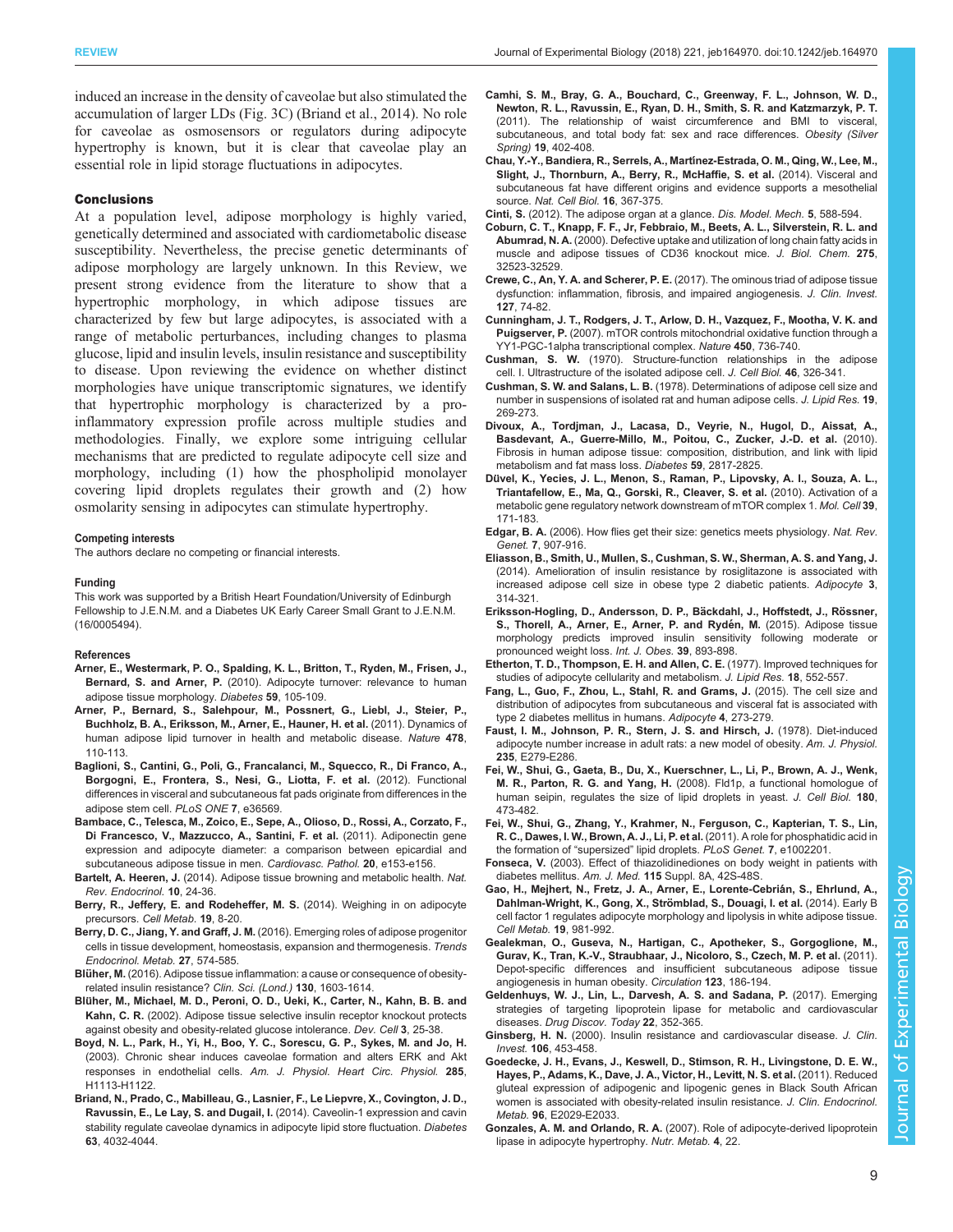<span id="page-9-0"></span>Goodpaster, B. H. and Sparks, L. M. [\(2017\). Metabolic flexibility in health and](http://dx.doi.org/10.1016/j.cmet.2017.04.015) disease. Cell Metab. 25[, 1027-1036.](http://dx.doi.org/10.1016/j.cmet.2017.04.015)

- [Guo, K.-Y., Halo, P., Leibel, R. L. and Zhang, Y.](http://dx.doi.org/10.1152/ajpregu.00028.2004) (2004). Effects of obesity on the [relationship of leptin mRNA expression and adipocyte size in anatomically distinct](http://dx.doi.org/10.1152/ajpregu.00028.2004) fat depots in mice. [Am. J. Physiol. Regul. Integr. Comp. Physiol.](http://dx.doi.org/10.1152/ajpregu.00028.2004) 287, R112-R119.
- Haffner, S. M. [\(2006\). Relationship of metabolic risk factors and development of](http://dx.doi.org/10.1038/oby.2006.291) [cardiovascular disease and diabetes.](http://dx.doi.org/10.1038/oby.2006.291) Obesity (Silver Spring) 14 Suppl. 3, [121S-127S.](http://dx.doi.org/10.1038/oby.2006.291)
- [Hajri, T., Hall, A. M., Jensen, D. R., Pietka, T. A., Drover, V. A., Tao, H., Eckel, R.](http://dx.doi.org/10.2337/db06-1699) and Abumrad, N. A. [\(2007\). CD36-facilitated fatty acid uptake inhibits leptin](http://dx.doi.org/10.2337/db06-1699) [production and signaling in adipose tissue.](http://dx.doi.org/10.2337/db06-1699) Diabetes 56, 1872-1880.
- Harteneck, C. and Reiter, B. [\(2007\). TRP channels activated by extracellular hypo](http://dx.doi.org/10.1042/BST0350091)[osmoticity in epithelia.](http://dx.doi.org/10.1042/BST0350091) Biochem. Soc. Trans. 35, 91-95.
- [Heinonen, S., Saarinen, L., Naukkarinen, J., Rodr](http://dx.doi.org/10.1038/ijo.2014.31)íguez, A., Frühbeck, G., [Hakkarainen, A., Lundbom, J., Lundbom, N., Vuolteenaho, K., Moilanen, E.](http://dx.doi.org/10.1038/ijo.2014.31) et al. [\(2014\). Adipocyte morphology and implications for metabolic derangements](http://dx.doi.org/10.1038/ijo.2014.31) in acquired obesity. [Int. J. Obes. \(Lond\)](http://dx.doi.org/10.1038/ijo.2014.31) 38, 1423-1431.
- [Hepler, C., Vishvanath, L. and Gupta, R. K.](http://dx.doi.org/10.1101/gad.293704.116) (2017). Sorting out adipocyte [precursors and their role in physiology and disease.](http://dx.doi.org/10.1101/gad.293704.116) Genes Dev. 31, 127-140.
- Hirsch, J. and Gallian, E. (1968). Methods for the determination of adipose cell size in man and animals. J. Lipid Res. 9, 110-119.
- [Hoffmann, E. K., Lambert, I. H. and Pedersen, S. F.](http://dx.doi.org/10.1152/physrev.00037.2007) (2009). Physiology of cell [volume regulation in vertebrates.](http://dx.doi.org/10.1152/physrev.00037.2007) Physiol. Rev. 89, 193-277.
- Hoffstedt, J., Arner, E., Wahrenberg, H., Andersson, D. P., Qvisth, V., Löfgren, P., Rydén, M., Thörne, A., Wirén, M., Palmér, M. et al. [\(2010\). Regional impact of](http://dx.doi.org/10.1007/s00125-010-1889-3) [adipose tissue morphology on the metabolic profile in morbid obesity.](http://dx.doi.org/10.1007/s00125-010-1889-3) Diabetologia 53[, 2496-2503.](http://dx.doi.org/10.1007/s00125-010-1889-3)
- [Hosokawa, N., Hara, T., Kaizuka, T., Kishi, C., Takamura, A., Miura, Y., Iemura,](http://dx.doi.org/10.1091/mbc.E08-12-1248) [S.-I., Natsume, T., Takehana, K., Yamada, N. et al.](http://dx.doi.org/10.1091/mbc.E08-12-1248) (2009). Nutrient-dependent [mTORC1 association with the ULK1-Atg13-FIP200 complex required for](http://dx.doi.org/10.1091/mbc.E08-12-1248) autophagy. [Mol. Biol. Cell](http://dx.doi.org/10.1091/mbc.E08-12-1248) 20, 1981-1991.
- Howard, G., O'[Leary, D. H., Zaccaro, D., Haffner, S., Rewers, M., Hamman, R.,](http://dx.doi.org/10.1161/01.CIR.93.10.1809) [Selby, J. V., Saad, M. F., Savage, P. and Bergman, R.](http://dx.doi.org/10.1161/01.CIR.93.10.1809) (1996). Insulin sensitivity [and atherosclerosis. The Insulin Resistance Atherosclerosis Study \(IRAS\)](http://dx.doi.org/10.1161/01.CIR.93.10.1809) [Investigators.](http://dx.doi.org/10.1161/01.CIR.93.10.1809) Circulation 93, 1809-1817.
- [Jackson, A. S., Stanforth, P. R., Gagnon, J., Rankinen, T., Leon, A. S., Rao,](http://dx.doi.org/10.1038/sj.ijo.0802006) [D. C., Skinner, J. S., Bouchard, C. and Wilmore, J. H.](http://dx.doi.org/10.1038/sj.ijo.0802006) (2002). The effect of sex, [age and race on estimating percentage body fat from body mass index: The](http://dx.doi.org/10.1038/sj.ijo.0802006) Heritage Family Study. [Int. J. Obes. Relat. Metab. Disord.](http://dx.doi.org/10.1038/sj.ijo.0802006) 26, 789-796.
- Jentsch, T. J. [\(2016\). VRACs and other ion channels and transporters in the](http://dx.doi.org/10.1038/nrm.2016.29) [regulation of cell volume and beyond.](http://dx.doi.org/10.1038/nrm.2016.29) Nat. Rev. Mol. Cell Biol. 17, 293-307.
- [Jernas, M., Palming, J., Sjoholm, K., Jennische, E., Svensson, P. A.,](http://dx.doi.org/10.1096/fj.05-5678fje) [Gabrielsson, B. G., Levin, M., Sjogren, A., Rudemo, M., Lystig, T. C. et al.](http://dx.doi.org/10.1096/fj.05-5678fje) [\(2006\). Separation of human adipocytes by size: hypertrophic fat cells display](http://dx.doi.org/10.1096/fj.05-5678fje) [distinct gene expression.](http://dx.doi.org/10.1096/fj.05-5678fje) FASEB J. 20, 1540-1542.
- Jo, J., Shreif, Z. and Periwal, V. [\(2012\). Quantitative dynamics of adipose cells.](http://dx.doi.org/10.4161/adip.19705) [Adipocyte](http://dx.doi.org/10.4161/adip.19705) 1, 80-88.
- [Kabir, M., Stefanovski, D., Hsu, I. R., Iyer, M., Woolcott, O. O., Zheng, D.,](http://dx.doi.org/10.1038/oby.2011.254) [Catalano, K. J., Chiu, J. D., Kim, S. P., Harrison, L. N. et al.](http://dx.doi.org/10.1038/oby.2011.254) (2011). Large size [cells in the visceral adipose depot predict insulin resistance in the canine model.](http://dx.doi.org/10.1038/oby.2011.254) [Obesity \(Silver Spring\)](http://dx.doi.org/10.1038/oby.2011.254) 19, 2121-2129.
- [Karastergiou, K., Smith, S. R., Greenberg, A. S. and Fried, S. K.](http://dx.doi.org/10.1186/2042-6410-3-13) (2012). Sex [differences in human adipose tissues - the biology of pear shape.](http://dx.doi.org/10.1186/2042-6410-3-13) Biol. Sex. Differ. 3[, 13.](http://dx.doi.org/10.1186/2042-6410-3-13)
- Karpe, F. and Pinnick, K. E. [\(2015\). Biology of upper-body and lower-body adipose](http://dx.doi.org/10.1038/nrendo.2014.185) tissue–[link to whole-body phenotypes.](http://dx.doi.org/10.1038/nrendo.2014.185) Nat. Rev. Endocrinol. 11, 90-100.
- [Kashiwagi, A., Mott, D., Bogardus, C., Lillioja, S., Reaven, G. M. and Foley, J. E.](http://dx.doi.org/10.1016/0026-0495(85)90226-4) [\(1985\). The effects of short-term overfeeding on adipocyte metabolism in Pima](http://dx.doi.org/10.1016/0026-0495(85)90226-4) Indians. [Metabolism](http://dx.doi.org/10.1016/0026-0495(85)90226-4) 34, 364-370.
- [Khan, T., Muise, E. S., Iyengar, P., Wang, Z. V., Chandalia, M., Abate, N., Zhang,](http://dx.doi.org/10.1128/MCB.01300-08) [B. B., Bonaldo, P., Chua, S. and Scherer, P. E.](http://dx.doi.org/10.1128/MCB.01300-08) (2009). Metabolic dysregulation [and adipose tissue fibrosis: role of collagen VI.](http://dx.doi.org/10.1128/MCB.01300-08) Mol. Cell. Biol. 29, 1575-1591.
- Kim, C. A., Delé[pine, M., Boutet, E., El Mourabit, H., Le Lay, S., Meier, M.,](http://dx.doi.org/10.1210/jc.2007-1328) [Nemani, M., Bridel, E., Leite, C. C., Bertola, D. R. et al.](http://dx.doi.org/10.1210/jc.2007-1328) (2008). Association of a [homozygous nonsense caveolin-1 mutation with Berardinelli-Seip congenital](http://dx.doi.org/10.1210/jc.2007-1328) lipodystrophy. [J. Clin. Endocrinol. Metab.](http://dx.doi.org/10.1210/jc.2007-1328) 93, 1129-1134.
- [Kim, J. I., Huh, J. Y., Sohn, J. H., Choe, S. S., Lee, Y. S., Lim, C. Y., Jo, A., Park,](http://dx.doi.org/10.1128/MCB.01321-14) S. B., Han, W. and Kim, J. B. [\(2015\). Lipid-overloaded enlarged adipocytes](http://dx.doi.org/10.1128/MCB.01321-14) [provoke insulin resistance independent of inflammation.](http://dx.doi.org/10.1128/MCB.01321-14) Mol. Cell. Biol. 35, [1686-1699.](http://dx.doi.org/10.1128/MCB.01321-14)
- [Koonen, D. P. Y., Sung, M. M. Y., Kao, C. K. C., Dolinsky, V. W., Koves, T. R.,](http://dx.doi.org/10.2337/db09-1142) [Ilkayeva, O., Jacobs, R. L., Vance, D. E., Light, P. E., Muoio, D. M. et al.](http://dx.doi.org/10.2337/db09-1142) (2010). [Alterations in skeletal muscle fatty acid handling predisposes middle-aged mice to](http://dx.doi.org/10.2337/db09-1142) [diet-induced insulin resistance.](http://dx.doi.org/10.2337/db09-1142) Diabetes 59, 1366-1375.
- Krotkiewski, M., Bjorntorp, P., Sjostrom, L. and Smith, U. (1983). Impact of obesity on metabolism in men and women. Importance of regional adipose tissue distribution. J. Clin. Invest. 72, 1150-1162.
- [Kursawe, R., Eszlinger, M., Narayan, D., Liu, T., Bazuine, M., Cali, A. M. G.,](http://dx.doi.org/10.2337/db10-0113) D'[Adamo, E., Shaw, M., Pierpont, B., Shulman, G. I. et al.](http://dx.doi.org/10.2337/db10-0113) (2010). Cellularity [and adipogenic profile of the abdominal subcutaneous adipose tissue from obese](http://dx.doi.org/10.2337/db10-0113)

[adolescents: association with insulin resistance and hepatic steatosis.](http://dx.doi.org/10.2337/db10-0113) Diabetes 59[, 2288-2296.](http://dx.doi.org/10.2337/db10-0113)

- Laplante, M. and Sabatini, D. M. [\(2012\). mTOR signaling in growth control and](http://dx.doi.org/10.1016/j.cell.2012.03.017) disease. Cell 149[, 274-293.](http://dx.doi.org/10.1016/j.cell.2012.03.017)
- [Large, V., Peroni, O., Letexier, D., Ray, H. and Beylot, M.](http://dx.doi.org/10.1016/S1262-3636(07)70121-0) (2004). Metabolism of [lipids in human white adipocyte.](http://dx.doi.org/10.1016/S1262-3636(07)70121-0) Diabetes Metab. 30, 294-309.
- Le Lay, S. and Kurzchalia, T. V. [\(2005\). Getting rid of caveolins: phenotypes of](http://dx.doi.org/10.1016/j.bbamcr.2005.06.001) [caveolin-deficient animals.](http://dx.doi.org/10.1016/j.bbamcr.2005.06.001) Biochim. Biophys. Acta 1746, 322-333.
- Le Lay, S., Briand, N. and Dugail, I. [\(2015\). Adipocyte size fluctuation, mechano](http://dx.doi.org/10.4161/21623945.2014.973774)[active lipid droplets and caveolae.](http://dx.doi.org/10.4161/21623945.2014.973774) Adipocyte 4, 158-160.
- [Lee, P. L., Tang, Y., Li, H. and Guertin, D. A.](http://dx.doi.org/10.1016/j.molmet.2016.04.001) (2016). Raptor/mTORC1 loss in [adipocytes causes progressive lipodystrophy and fatty liver disease.](http://dx.doi.org/10.1016/j.molmet.2016.04.001) Mol. Metab. 5[, 422-432.](http://dx.doi.org/10.1016/j.molmet.2016.04.001)
- Liedtke, W., Choe, Y., Martí[-Renom, M. A., Bell, A. M., Denis, C. S., Sali, A.,](http://dx.doi.org/10.1016/S0092-8674(00)00143-4) [Hudspeth, A. J., Friedman, J. M. and Heller, S.](http://dx.doi.org/10.1016/S0092-8674(00)00143-4) (2000). Vanilloid receptor[related osmotically activated channel \(VR-OAC\), a candidate vertebrate](http://dx.doi.org/10.1016/S0092-8674(00)00143-4) [osmoreceptor.](http://dx.doi.org/10.1016/S0092-8674(00)00143-4) Cell 103, 525-535.
- [Liu, A., McLaughlin, T., Liu, T., Sherman, A., Yee, G., Abbasi, F., Lamendola, C.,](http://dx.doi.org/10.1007/s11695-009-9949-9) [Morton, J., Cushman, S. W., Reaven, G. M. et al.](http://dx.doi.org/10.1007/s11695-009-9949-9) (2009). Differential intra[abdominal adipose tissue profiling in obese, insulin-resistant women.](http://dx.doi.org/10.1007/s11695-009-9949-9) Obes. Surg. 19[, 1564-1573.](http://dx.doi.org/10.1007/s11695-009-9949-9)
- [Liu, A., Sonmez, A., Yee, G., Bazuine, M., Arroyo, M., Sherman, A., McLaughlin,](http://dx.doi.org/10.1177/1479164110386126) [T., Reaven, G., Cushman, S. and Tsao, P.](http://dx.doi.org/10.1177/1479164110386126) (2010). Differential adipogenic and [inflammatory properties of small adipocytes in Zucker Obese and Lean rats.](http://dx.doi.org/10.1177/1479164110386126) Diab [Vasc. Dis. Res.](http://dx.doi.org/10.1177/1479164110386126) 7, 311-318.
- Lloyd, A. C. [\(2013\). The regulation of cell size.](http://dx.doi.org/10.1016/j.cell.2013.08.053) Cell 154, 1194-1205.
- Lundgren, M., Svensson, M., Lindmark, S., Renström, F., Ruge, T. and Eriksson, J. W. [\(2007\). Fat cell enlargement is an independent marker of](http://dx.doi.org/10.1007/s00125-006-0572-1) [insulin resistance and](http://dx.doi.org/10.1007/s00125-006-0572-1) 'hyperleptinaemia'. Diabetologia 50, 625-633.
- Ma, X. M. and Blenis, J. [\(2009\). Molecular mechanisms of mTOR-mediated](http://dx.doi.org/10.1038/nrm2672) translational control. [Nat. Rev. Mol. Cell Biol.](http://dx.doi.org/10.1038/nrm2672) 10, 307-318.
- [Macotela, Y., Emanuelli, B., Mori, M. A., Gesta, S., Schulz, T. J., Tseng, Y.-H. and](http://dx.doi.org/10.2337/db11-1753) Kahn, C. R. [\(2012\). Intrinsic differences in adipocyte precursor cells from different](http://dx.doi.org/10.2337/db11-1753) [white fat depots.](http://dx.doi.org/10.2337/db11-1753) Diabetes 61, 1691-1699.
- [Magdalon, J., Chimin, P., Belchior, T., Neves, R. X., Vieira-Lara, M. A., Andrade,](http://dx.doi.org/10.1016/j.bbalip.2016.02.023) [M. L., Farias, T. S., Bolsoni-Lopes, A., Paschoal, V. A., Yamashita, A. S. et al.](http://dx.doi.org/10.1016/j.bbalip.2016.02.023) [\(2016\). Constitutive adipocyte mTORC1 activation enhances mitochondrial](http://dx.doi.org/10.1016/j.bbalip.2016.02.023) [activity and reduces visceral adiposity in mice.](http://dx.doi.org/10.1016/j.bbalip.2016.02.023) Biochim. Biophys. Acta 1861, [430-438.](http://dx.doi.org/10.1016/j.bbalip.2016.02.023)
- Marchesan, D., Rutberg, M., Andersson, L., Asp, L., Larsson, T., Borén, J., [Johansson, B. R. and Olofsson, S.-O.](http://dx.doi.org/10.1074/jbc.M301430200) (2003). A phospholipase D-dependent [process forms lipid droplets containing caveolin, adipocyte differentiation-related](http://dx.doi.org/10.1074/jbc.M301430200) [protein, and vimentin in a cell-free system.](http://dx.doi.org/10.1074/jbc.M301430200) J. Biol. Chem. 278, 27293-27300.
- [McLaughlin, T., Allison, G., Abbasi, F., Lamendola, C. and Reaven, G.](http://dx.doi.org/10.1016/j.metabol.2003.10.032) (2004). [Prevalence of insulin resistance and associated cardiovascular disease risk](http://dx.doi.org/10.1016/j.metabol.2003.10.032) [factors among normal weight, overweight, and obese individuals.](http://dx.doi.org/10.1016/j.metabol.2003.10.032) Metabolism 53, [495-499.](http://dx.doi.org/10.1016/j.metabol.2003.10.032)
- [McLaughlin, T., Sherman, A., Tsao, P., Gonzalez, O., Yee, G., Lamendola, C.,](http://dx.doi.org/10.1007/s00125-007-0708-y) [Reaven, G. M. and Cushman, S. W.](http://dx.doi.org/10.1007/s00125-007-0708-y) (2007). Enhanced proportion of small [adipose cells in insulin-resistant vs insulin-sensitive obese individuals implicates](http://dx.doi.org/10.1007/s00125-007-0708-y) [impaired adipogenesis.](http://dx.doi.org/10.1007/s00125-007-0708-y) Diabetologia 50, 1707-1715.
- [McLaughlin, T., Deng, A., Gonzales, O., Aillaud, M., Yee, G., Lamendola, C.,](http://dx.doi.org/10.1007/s00125-008-1148-z) [Abbasi, F., Connolly, A. J., Sherman, A., Cushman, S. W. et al.](http://dx.doi.org/10.1007/s00125-008-1148-z) (2008). Insulin [resistance is associated with a modest increase in inflammation in subcutaneous](http://dx.doi.org/10.1007/s00125-008-1148-z) [adipose tissue of moderately obese women.](http://dx.doi.org/10.1007/s00125-008-1148-z) Diabetologia 51, 2303-2308.
- [McLaughlin, T., Lamendola, C., Coghlan, N., Liu, T. C., Lerner, K., Sherman, A.](http://dx.doi.org/10.1002/oby.20209) and Cushman, S. W. et al. [\(2014\). Subcutaneous adipose cell size and](http://dx.doi.org/10.1002/oby.20209) [distribution: relationship to insulin resistance and body fat.](http://dx.doi.org/10.1002/oby.20209) Obesity 22, 673-680.
- [McLaughlin, T., Craig, C., Liu, L.-F., Perelman, D., Allister, C., Spielman, D. and](http://dx.doi.org/10.2337/db15-1213) Cushman, S. W. [\(2016\). Adipose cell size and regional fat deposition as](http://dx.doi.org/10.2337/db15-1213) [predictors of metabolic response to overfeeding in insulin-resistant and insulin](http://dx.doi.org/10.2337/db15-1213)[sensitive humans.](http://dx.doi.org/10.2337/db15-1213) Diabetes 65, 1245-1254.
- [Merkel, M., Eckel, R. H. and Goldberg, I. J.](http://dx.doi.org/10.1194/jlr.R200015-JLR200) (2002). Lipoprotein lipase: genetics, [lipid uptake, and regulation.](http://dx.doi.org/10.1194/jlr.R200015-JLR200) J. Lipid Res. 43, 1997-2006.
- Minchin, J. E. and Rawls, J. F. [\(2017\). A classification system for zebrafish adipose](http://dx.doi.org/ 10.1242/dmm.025759) tissues. [Dis. Model. Mech.](http://dx.doi.org/ 10.1242/dmm.025759)
- [Minchin, J. E. N., Dahlman, I., Harvey, C. J., Mejhert, N., Singh, M. K., Epstein,](http://dx.doi.org/10.1073/pnas.1416412112) J. A., Arner, P., Torres-Vá[zquez, J. and Rawls, J. F.](http://dx.doi.org/10.1073/pnas.1416412112) (2015). Plexin D1 [determines body fat distribution by regulating the type V collagen](http://dx.doi.org/10.1073/pnas.1416412112) [microenvironment in visceral adipose tissue.](http://dx.doi.org/10.1073/pnas.1416412112) Proc. Natl. Acad. Sci. USA 112, [4363-4368.](http://dx.doi.org/10.1073/pnas.1416412112)
- [Mochizuki, T., Sokabe, T., Araki, I., Fujishita, K., Shibasaki, K., Uchida, K.,](http://dx.doi.org/10.1074/jbc.M109.020206) [Naruse, K., Koizumi, S., Takeda, M. and Tominaga, M.](http://dx.doi.org/10.1074/jbc.M109.020206) (2009). The TRPV4 [cation channel mediates stretch-evoked Ca2+ influx and ATP release in primary](http://dx.doi.org/10.1074/jbc.M109.020206) [urothelial cell cultures.](http://dx.doi.org/10.1074/jbc.M109.020206) J. Biol. Chem. 284, 21257-21264.
- [Nichols, G. A. and Gomez-Caminero, A.](http://dx.doi.org/10.1111/j.1463-1326.2006.00580.x) (2007). Weight changes following the [initiation of new anti-hyperglycaemic therapies.](http://dx.doi.org/10.1111/j.1463-1326.2006.00580.x) Diabetes Obes. Metab. 9, 96-102.
- Polak, P., Cybulski, N., Feige, J. N., Auwerx, J., Rüegg, M. A. and Hall, M. N. [\(2008\). Adipose-specific knockout of raptor results in lean mice with enhanced](http://dx.doi.org/10.1016/j.cmet.2008.09.003) [mitochondrial respiration.](http://dx.doi.org/10.1016/j.cmet.2008.09.003) Cell Metab. 8, 399-410.